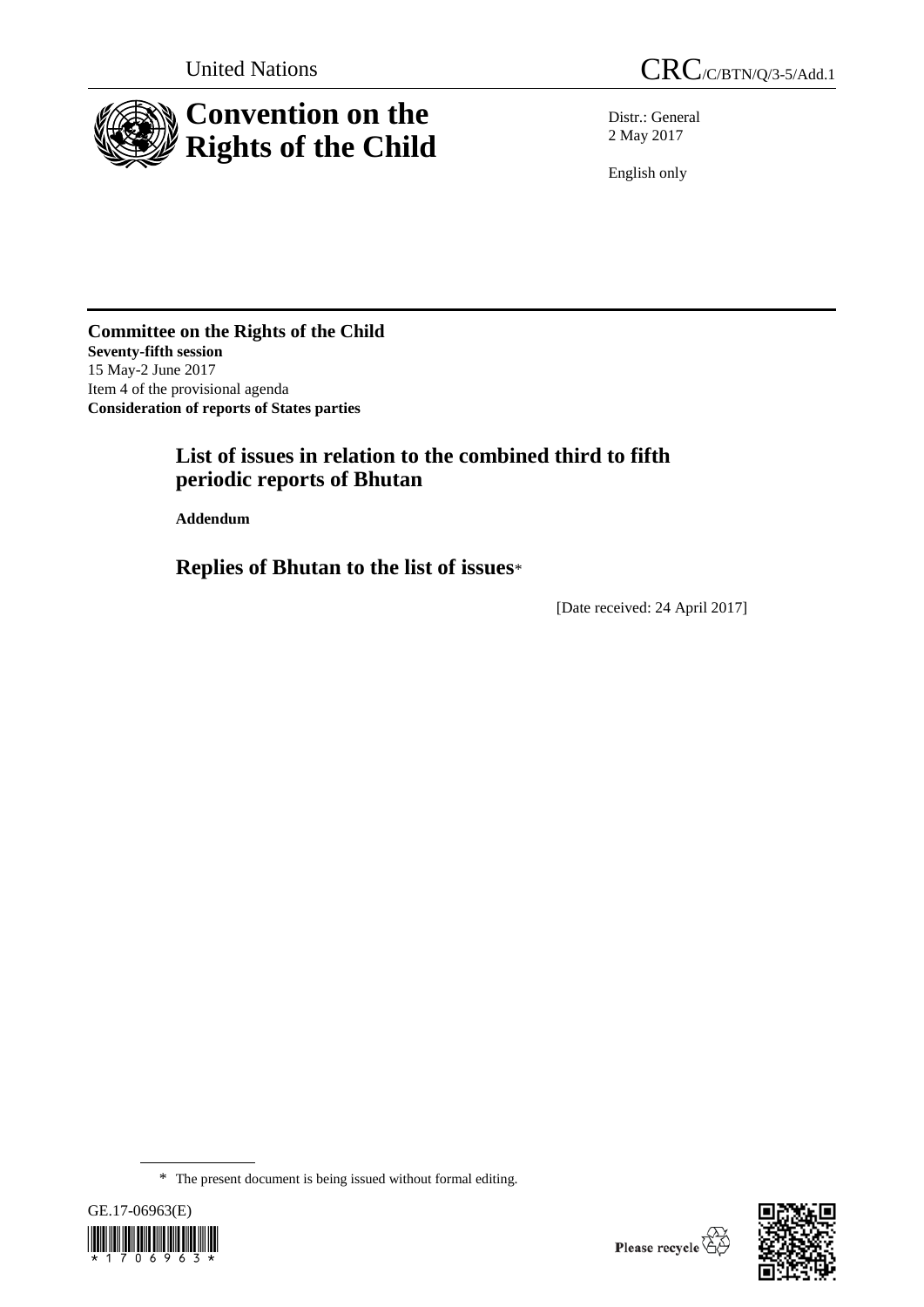# **List of acronyms and Dzongkha terms**

| <b>AES</b>                    | <b>Annual Education Statistics 2016</b>                 |
|-------------------------------|---------------------------------------------------------|
| AHB                           | Annual Health Bulletin 2016                             |
| <b>BNCA</b>                   | <b>Bhutan Narcotics Control Authority</b>               |
| <b>CAA</b>                    | Child Adoption Act of Bhutan 2012                       |
| CA R&R                        | Child Adoption Rules and Regulations 2015               |
| <b>CCPA</b>                   | Child Care and Protection Act of Bhutan 2011            |
| <b>CCPC</b>                   | Civil and Criminal Procedure Code of Bhutan 2001        |
| <b>CCP R&amp;R</b>            | Child Care Protection Rules and Regulations 2015        |
| <b>CBSS</b>                   | <b>Community-Based Support System</b>                   |
| Chiwog                        | Village                                                 |
| <b>CICL</b>                   | Children in Conflict with the Law                       |
| <b>CLTF</b>                   | <b>Child Labour Taskforce</b>                           |
| <b>CRC</b>                    | Convention on the Rights of the Child                   |
| CSO                           | Civil Society Organisation                              |
| C <sub>4</sub> C <sub>D</sub> | Adoption of Care for Child Development                  |
| <b>DVPA</b>                   | Domestic Violence Prevention Act 2013                   |
| DVP R&R                       | Domestic Violence Prevention Rules and Regulations 2015 |
| Dzongkhag                     | District                                                |
| <b>ECCD</b>                   | Early Childhood Care and Development Centre             |
| <b>ECR</b>                    | <b>Extended Classrooms</b>                              |
| FYP.                          | Five Year Plan                                          |
| <b>GER</b>                    | <b>Gross Enrolment Ratio</b>                            |
| <b>GPI</b>                    | Gender Parity Index                                     |
| <b>KAP</b>                    | Knowledge Attitude and Practice                         |
| <b>LEA</b>                    | Labour and Employment Act of Bhutan 2007                |
| <b>MFA</b>                    | Ministry of Foreign Affairs                             |
| MoE                           | Ministry of Education                                   |
| MoH                           | Ministry of Health                                      |
| <b>MoLHR</b>                  | Ministry of Labour and Human Resources                  |
| <b>NCWC</b>                   | National Commission for Women and Children              |
| <b>NER</b>                    | Net Enrolment Ratio                                     |
| <b>PCB</b>                    | Penal Code of Bhutan 2004                               |
| <b>RBP</b>                    | Royal Bhutan Police                                     |
| <b>RCSC</b>                   | Royal Civil Service Commission                          |
| <b>RCJ</b>                    | Royal Court of Justice                                  |
| <b>RENEW</b>                  | Respect, Educate, Nurture and Empower Women             |
| RGoB                          | Royal Government of Bhutan                              |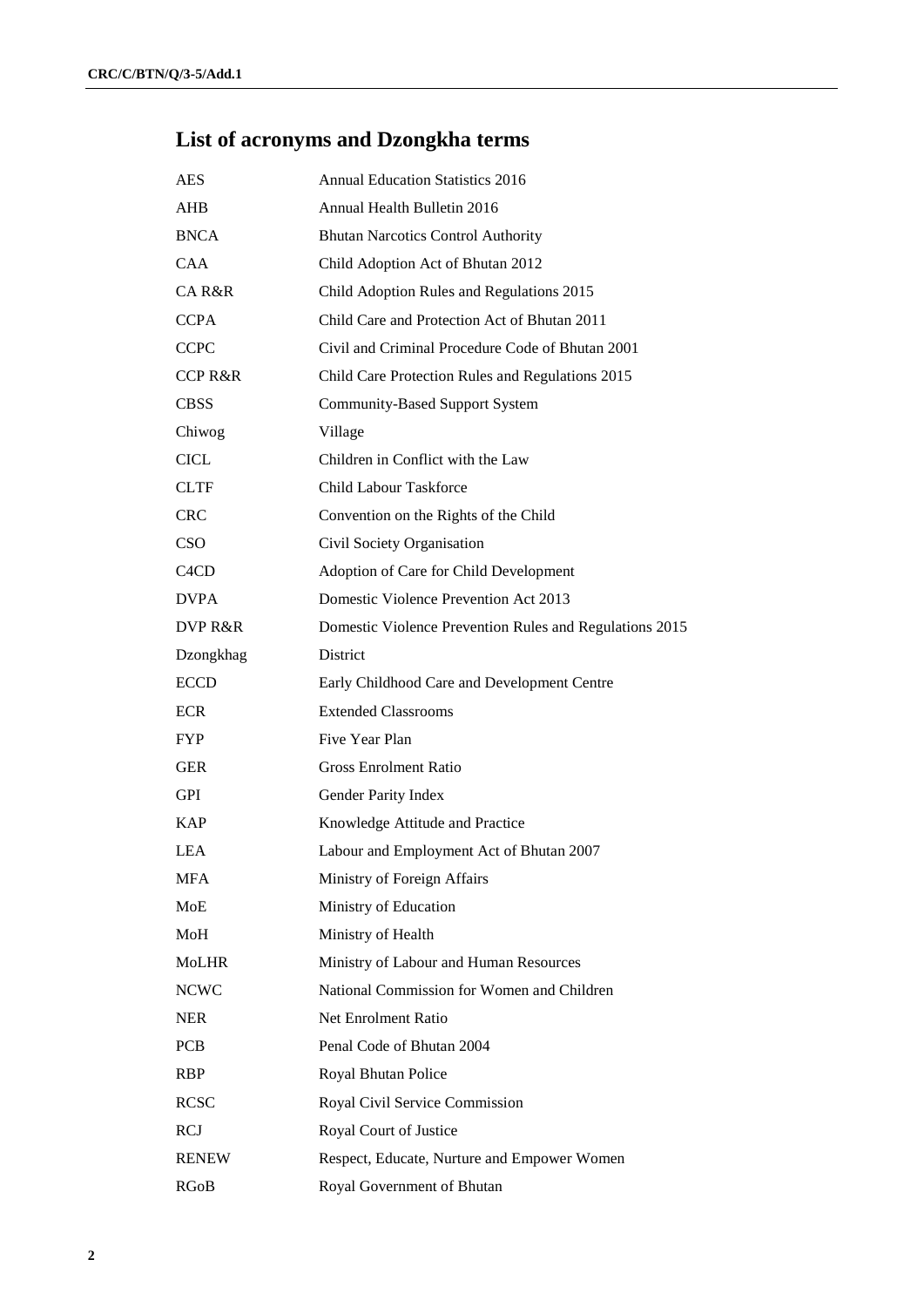| <b>RUB</b>  | Royal University of Bhutan                  |
|-------------|---------------------------------------------|
| <b>SEN</b>  | <b>Special Education Needs</b>              |
| SoP         | <b>Standard Operating Procedures</b>        |
| Thromde     | Municipalities                              |
| ToT         | <b>Training of Trainers</b>                 |
| <b>VAC</b>  | Violence against Children                   |
| <b>WCWC</b> | Women and Child Welfare Committee           |
| <b>WCPD</b> | Women and Child Protection Desk             |
| <b>WCPU</b> | Women and Child Protection Unit             |
| <b>YDF</b>  | <b>Bhutan Youth Development Fund</b>        |
| YDRC        | Youth Development and Rehabilitation Centre |
| Y-VIA       | Young Volunteers in Action                  |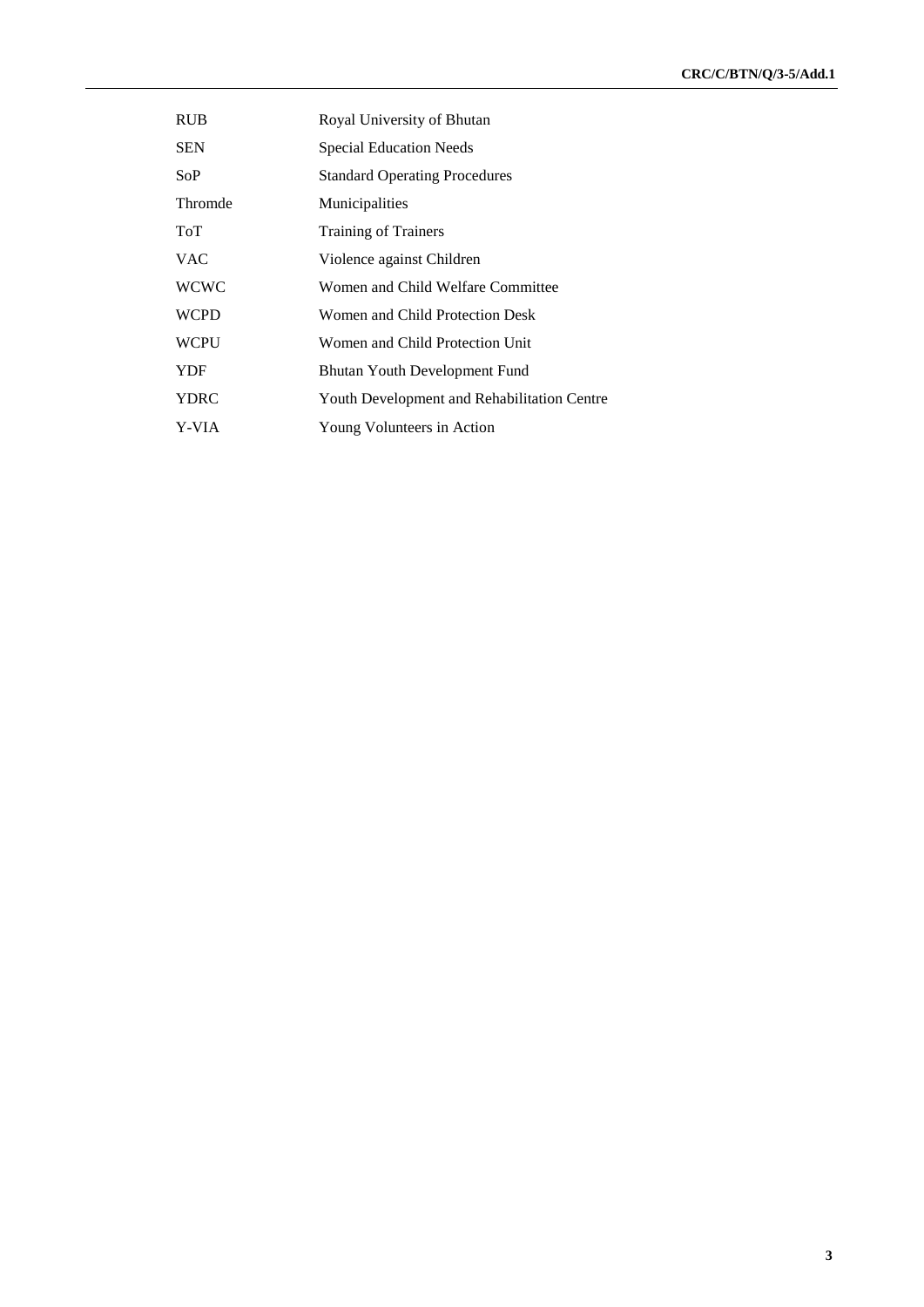## **Part I**

**1. Please inform the Committee about progress made concerning the child-related indicators in the national key result area on vulnerable groups and in the sector key result areas with regard to the National Plan of Action for Child Protection, which forms part of the eleventh five-year plan (2013-2018).** 

1.1. Progress made with regard to National Plan of Action for Child Protection (2013- 2018)

| Outcome                                                                         | <b>Indicator</b>                                                                                             | Achievement                                                                                                                                                                         |
|---------------------------------------------------------------------------------|--------------------------------------------------------------------------------------------------------------|-------------------------------------------------------------------------------------------------------------------------------------------------------------------------------------|
| All<br>organizations<br>adhere to Acts,<br>policies and<br>R&R &                |                                                                                                              | · CCPR&R, CAR&R and DVPR&R<br>approved, printed and disseminated to<br>all relevant agencies, schools and<br>youth centres.                                                         |
| incorporate<br>into plans and<br>policies                                       | Number of                                                                                                    | $\bullet$ Child<br>friendly version<br>of<br><b>CRC</b><br>developed printed and disseminated to<br>all schools and youth centres.                                                  |
|                                                                                 | organizations<br>that have child                                                                             | • Disseminated the rules and regulations<br>to all partners.                                                                                                                        |
|                                                                                 | protection<br>streamlined in<br>their plans and<br>policies                                                  | • Labour<br>inspectors,<br>police,<br>immigration inspectors, monks, nuns,<br>counsellors from schools and CSOs<br>RENEW, YDF, ABS trained on child<br>protection and child rights. |
| Child<br>protection<br>system                                                   |                                                                                                              | • Officials from 6 agencies trained on<br>quantitative<br>and<br>qualitative<br>data<br>analysis.                                                                                   |
| strengthened to<br>incorporate                                                  |                                                                                                              | • Conducted study on VAC.                                                                                                                                                           |
| skills &<br>knowledge<br>into practice &<br>adopt more<br>dynamic<br>strategies |                                                                                                              | Child<br>• Women<br>and<br>Protection<br>Information<br>Management<br>System<br>being developed and expected to be<br>complete by the end of 2017.                                  |
|                                                                                 |                                                                                                              | • Establishment of toll free helpline for<br>children expected to be completed by<br>2019.                                                                                          |
|                                                                                 | Proportion of<br>trained personnel<br>who integrate<br>knowledge and<br>skills gained and<br>implement plans | • Curriculum for the police training<br>institutes reviewed<br>to incorporate<br>women and child friendly police<br>procedures.                                                     |
|                                                                                 |                                                                                                              | • Training of Trainers program for<br>police officers and follow up to the<br>training carried out.                                                                                 |
|                                                                                 |                                                                                                              | • Awareness on child protection legal<br>framework carried out for judicial and<br>local government officials.                                                                      |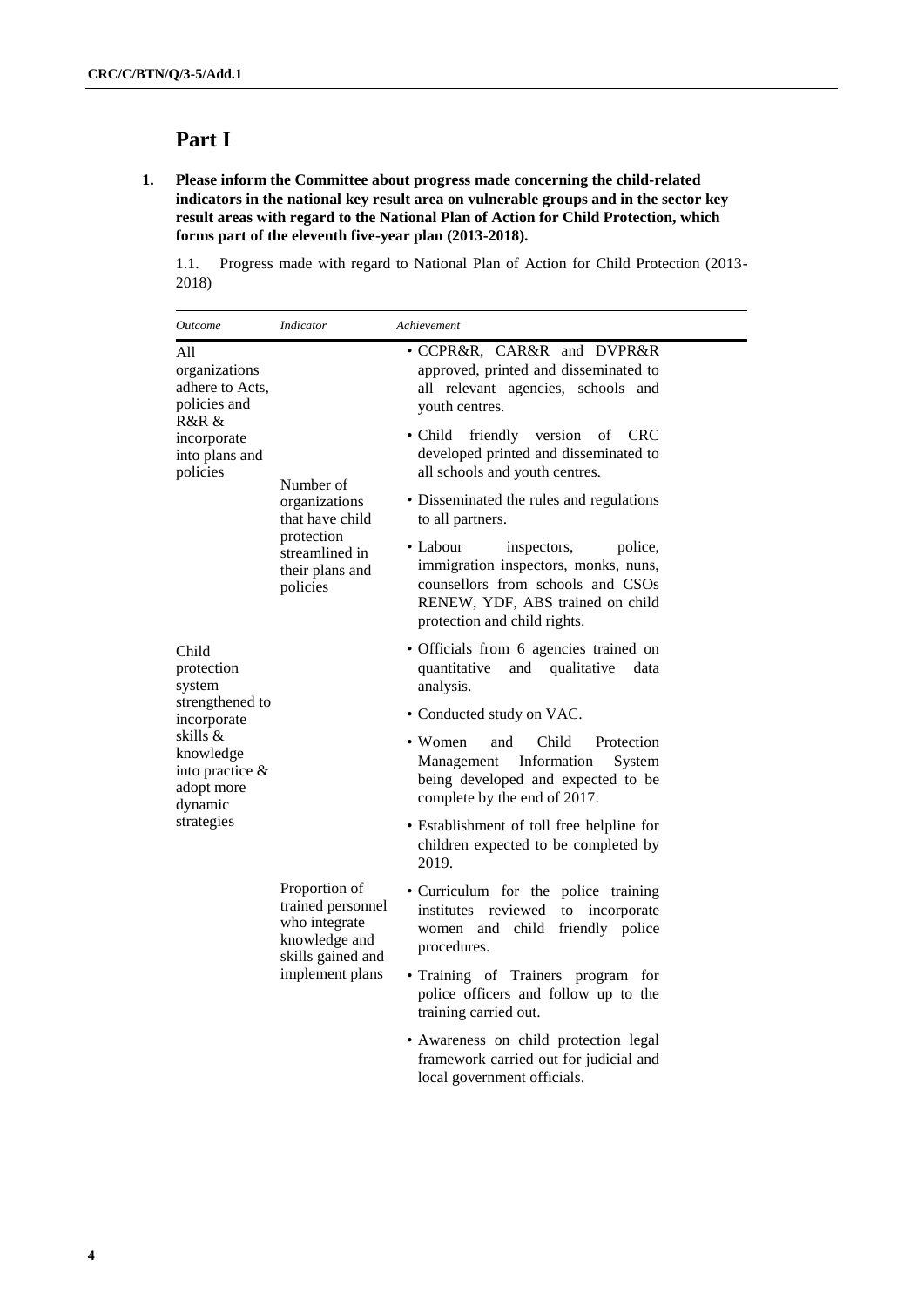| <i>Outcome</i>                                                                                                                         | Indicator                                                                | Achievement                                                                                                                                                                |
|----------------------------------------------------------------------------------------------------------------------------------------|--------------------------------------------------------------------------|----------------------------------------------------------------------------------------------------------------------------------------------------------------------------|
| Parents,<br>families and<br>communities<br>adopt<br>protective<br>practices for<br>children                                            | Number of<br>children with<br>disabilities over<br>5 attending<br>school | $\bullet$ KAP<br>study<br>children<br>with<br>on<br>disabilities ongoing.                                                                                                  |
|                                                                                                                                        |                                                                          | • National<br>Disability<br>Policy<br>being<br>drafted.                                                                                                                    |
|                                                                                                                                        |                                                                          | • High level advocacy for members of<br>parliament (National Assembly and<br>National Council)<br>conducted<br>on<br>gender equality and child rights.                     |
|                                                                                                                                        |                                                                          | • Media<br>Guidelines<br>Sensitive<br>on<br>Reporting on Women and Children's<br>finalized,<br>printed<br><i>Issues</i><br>and<br>disseminated.                            |
|                                                                                                                                        |                                                                          | • Journalists<br>trained<br>sensitive<br>on<br>reporting on women and children's<br>issues.                                                                                |
|                                                                                                                                        |                                                                          | • Development<br>the<br>οf<br>National<br>Communications<br>for Development<br>Strategy on Child Protection ongoing.                                                       |
|                                                                                                                                        |                                                                          | • Sensitization program carried out in<br>13 districts under the three regions for<br>communities and local government<br>officials.                                       |
| Child                                                                                                                                  |                                                                          | • Counsellor appointed at the NCWC.                                                                                                                                        |
| protection<br>system                                                                                                                   |                                                                          | • Protection Officer to be appointed.                                                                                                                                      |
| strengthened to<br>ensure<br>increased and<br>enhanced<br>provision of<br>services to<br>children in<br>need of care<br>and protection |                                                                          | • Draft Guidelines for Management of<br>Cases of Women and Children in<br>Difficult Circumstances.                                                                         |
|                                                                                                                                        |                                                                          | • Drafting of Guideline for Alternative<br>Care ongoing.                                                                                                                   |
|                                                                                                                                        |                                                                          | · Code of Ethics for the Protection<br>Officers approved.                                                                                                                  |
|                                                                                                                                        |                                                                          | $\cdot$ SOP<br>for<br>Accreditation<br>and<br>Management of Shelter for Women<br>Children<br>Difficult<br>and<br>in<br>Circumstances.                                      |
|                                                                                                                                        | 1. Number and<br>type of<br>appropriate child<br>protection              | • Family bench established in Thimphu<br>to expedite cases related to women,<br>children and other family related<br>issues.                                               |
|                                                                                                                                        |                                                                          | • 3 Women and Child Protection Units<br>(WCPU)<br>(Thimphu,<br>Paro<br>&<br>Phuntsholing) and 8 Women and<br>Child Protection Desks (WCPD) in 8<br>Dzongkhags established. |
|                                                                                                                                        |                                                                          | · Police youth partnership program<br>biannually conducted during school<br>holidays.                                                                                      |
|                                                                                                                                        | services in place                                                        | • Police out of school youth partnership<br>program conducted biannually.                                                                                                  |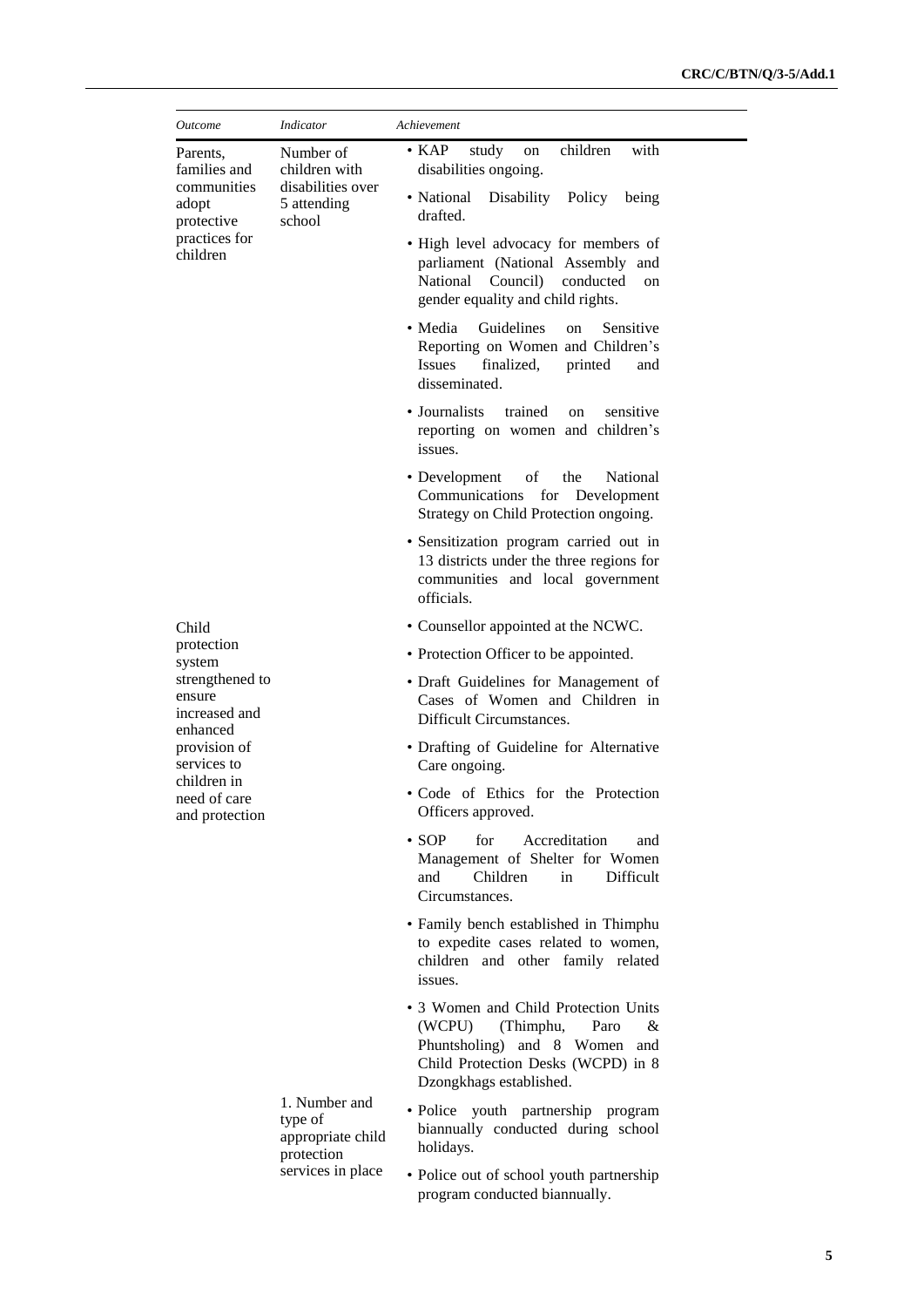| <i>Outcome</i> | Indicator                                                                                                                       | Achievement                                                                                                                                                                                                                                                                                                                                                                                                                                                                      |
|----------------|---------------------------------------------------------------------------------------------------------------------------------|----------------------------------------------------------------------------------------------------------------------------------------------------------------------------------------------------------------------------------------------------------------------------------------------------------------------------------------------------------------------------------------------------------------------------------------------------------------------------------|
|                | 2. Proportion of<br>children who<br>possess life<br>skills and who<br>know what to do<br>in case of<br>victimization at<br>home | protection in<br>$\bullet$ Child<br>monastic<br>institutions<br>and<br>nunneries<br>strengthened through advocacy and<br>awareness programs for child monks<br>and nuns as well as monastic officials.<br>• Sensitization workshop carried out in<br>the 13 Dzongkhags under the three<br>regions on child rights and child<br>protection including awareness on<br>legal policy framework for children.<br>• Bhutan Children's Parliament formed<br>and two sessions completed. |

#### **2. Please provide information on the extent to which the multi-sectoral Child Welfare Committees provide adequate coverage for all children throughout the territory of the State party and on how the Committees have strengthened coordination at the local level for the effective protection of children.**

2.1 The NCWC is working to establish two WCWCs in Thimphu Dzongkhag and the Thimphu Thromde on pilot basis by the end of 2017. This is based on the recommendation made by the Commission Members of the NCWC in 2016 to establish separate WCWCs in Dzongkhags and Thromdes, given that the Dzongkhag and Thromde have separate administrative jurisdictions which may present challenges for WCWCs to fulfil their mandates. An assessment on the WCWCs will be carried out a year after the WCWCs become fully functional. This will indicate the way forward on whether new committees should be formed in other districts or if the WCWC should be formed at the national level.

#### **3. Please provide information on the measures taken to enforce the prohibition of child marriage effectively, particularly with regard to girls.**

3.1 With the strict interpretation of laws, the court holds all persons (inclusive of parents/guardians) involved in child marriage accountable under the law. Further, persons failing to report the occurrence of child marriage to relevant authorities are also held accountable and liable to be penalized.

3.2 The courts in addition adjudicate cases concerning children with promptness and austerity. Not only do our laws prohibit child marriage, any sexual act with child below age of 18 years is characterized as rape calling for severe punishment against the perpetrator. Such strict interpretation of laws, viz. child related issues inclusive of child marriage, can to a great extent bolster efforts to prevent child marriage.

3.3 The Judiciary, in collaboration with the Bhutan National Legal Institute actively engages in sensitizing the general public, both in urban and rural areas, on the issues of child marriage and the laws protecting the rights of all children.

#### **4. Please provide detailed information on the activities and results of the Child Protection Programme of the Youth Development Fund in preventing and responding to violence against, and exploitation and abuse of, children. Please inform the Committee about the main findings of the Violence Against Children Study in its current phase and the follow-up measures.**

4.1 The Youth Participation & Child Protection Program of the YDF enhances youth participation by providing youth with opportunities and platforms to build leadership and life skills through capacity building program and volunteerism. Under this program, children are also provided with the necessary knowledge and capacity to uphold their individual and collective rights including right to protection. Children and youth under difficult circumstances are also provided referral services to relevant service providers.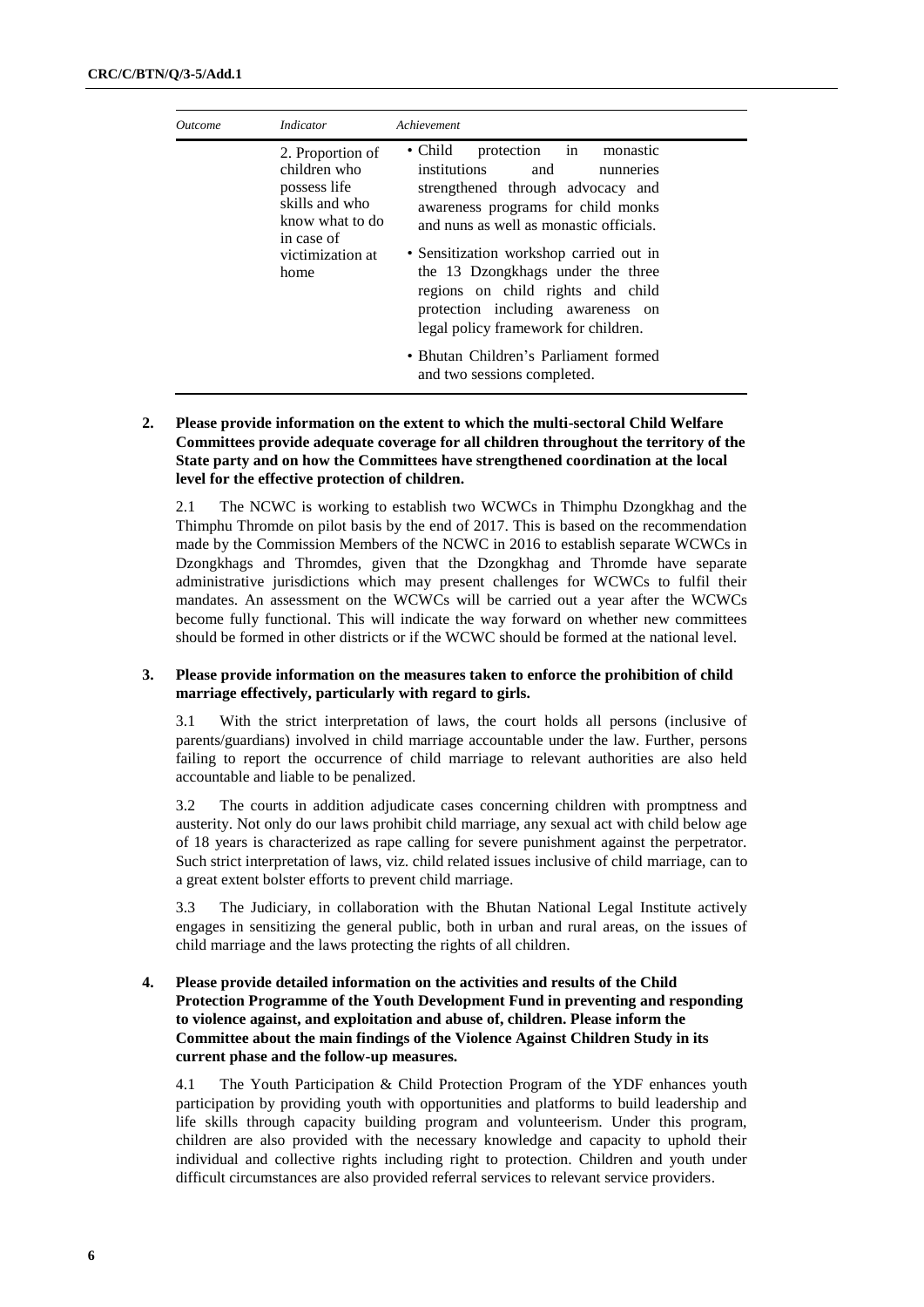4.2 The programme carried out the following activities since its establishment in 2013:

#### Capacity building:

- Training of Trainers module on child protection developed and ToT and follow trainings carried out for 30 government and non-government officials.
- Training on child rights and child protection for 125 YDF staff, Y-VIA, teachers, government officials and volunteers implemented.
- Leadership program for children in conflict with the law carried out.

Advocacy and awareness program:

- Production of 3 audio-visual materials to prevent the occurrence of child protection issues (disabilities, child protection information booklet, other child protection issues.
- Awareness programs on child rights and child protection carried out for 120 parents, 400 community members, 40 teachers and Y-VIA.

#### Research:

- Tracer study on female detainees released between 2008-2012.
- Tracer study on children in conflict with the law released from the Youth Development and Rehabilitation Centre between 2010-2012.
- Qualitative Assessment of Child Protection Related Issues Faced by Children with Disabilities and follow up Action Plan.
- A strategic plan for Child Protection & Care Services for Bhutan Youth Development Fund.
- Leadership & Resiliency Skills training curriculum for CICL.
- Seed fund for CICL set up to assist in their reintegration into society after their release.

4.3 The study on violence against children was completed on 2016 and the summary of key findings from the VAC study are follows:

Physical violence:

- 64.1 percent children have experienced some form of physical violence at least once in their lifetime with the most common forms are associated with corporal punishment used by parents, caretakers and other relatives (43.7 percent) and by teachers in day schools (54.5 percent).
- The types of physical violence experienced most at 50.5 percent is children being made to stand for a long time, carry stones and forced to do heavy work. Nearly one in four boys (24.2 percent) and young men (22.5 percent) have experienced physical violence at the hands of their peers.

#### Sexual violence:

- 12.8 percent have experienced sexual violence at least once in their lifetime with sexual touching being the most common form - around 10 percent for both age cohorts.
- Sexual violence takes place most frequently at school for boys but is also faced by girls and young women at home and in public places.
- 17.1 percent of young men have experienced sexual violence at least once.

Sexual Harassment:

• 48.4 percent have been exposed to sexual harassment (verbal sexual harassment and digital pornography) at least once in their lifetime.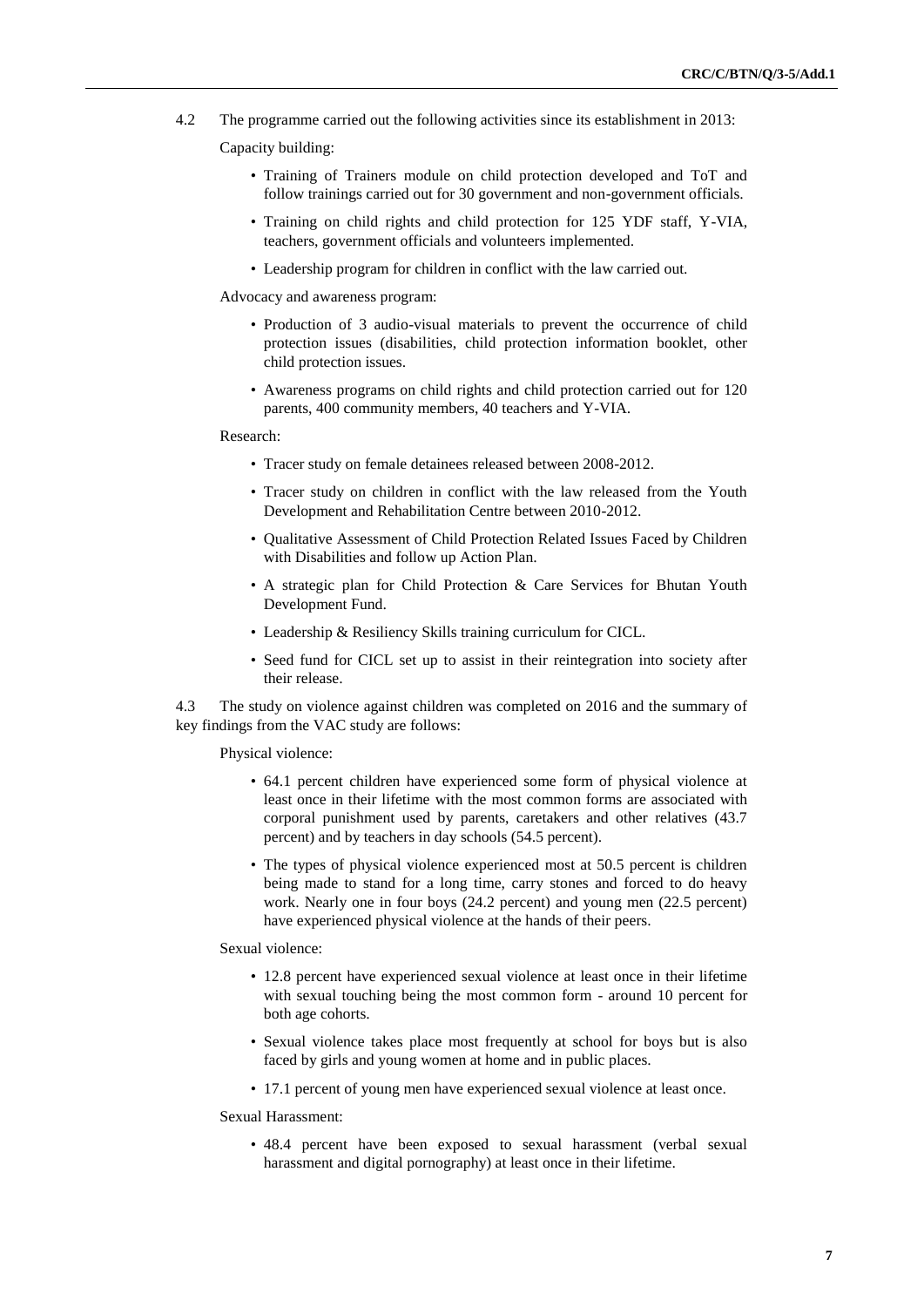- Verbal sexual harassment occurs most often in schools among peer groups although girls and young women also face verbal sexual harassment by male strangers in public places.
- Digital pornography among children and young people is an emerging cause for concern.
- Exposure to pornography is widespread particularly among boys (41.7 percent) and young men (66 percent) and is largely through peer groups.

Emotional violence:

- 47.4 percent children and young people 40.1 percent have experienced some form of emotional violence at least once in their lifetime.
- Girls (35.4 percent) and young women (29.2 percent) are more likely to have felt unloved.
- Young men are more likely to experience intimidation/threats and humiliation/public shaming.

Geographical and wealth disparities are generally insignificant:

- Disparities between urban and rural areas for all outcomes are not significant, except for slightly higher rates of physical violence in rural areas.
- Young people from the richest quintiles are more likely to be exposed to digital pornography.
- The gender of a child or young person is more likely to influence their experience of violence.

Very few children and young people disclose violence, seek help or receive services:

- Children and young people are more likely to disclose violence to and seek help from family and friends rather than welfare services.
- Children are more likely to disclose or report physical violence than sexual violence.
- Girls more likely to disclose violence experienced and boys are more likely to seek help.
- Cases of violence reported to child protection or health services are low and limited to physical violence.
- Reluctance to disclose violence or to seek help exists due to feelings of guilt, embarrassment or fear or because many do not perceive violence they face as a problem.

Recommendations to address VAC

- Develop a comprehensive, realistic strategy for child wellbeing and protection.
- Develop a realistic operational or implementation plan in conjunction with and based upon the new national strategy for child well-being and protection.
- Prioritize the establishment of a body with special responsibilities for the provision of services for children and their families.
- Design a paradigm of services for children and families which includes prevention and response services.
- Implement the ban on corporal punishment in educational establishments and institutions.
- Develop a national strategy to counter peer violence and bullying in all settings.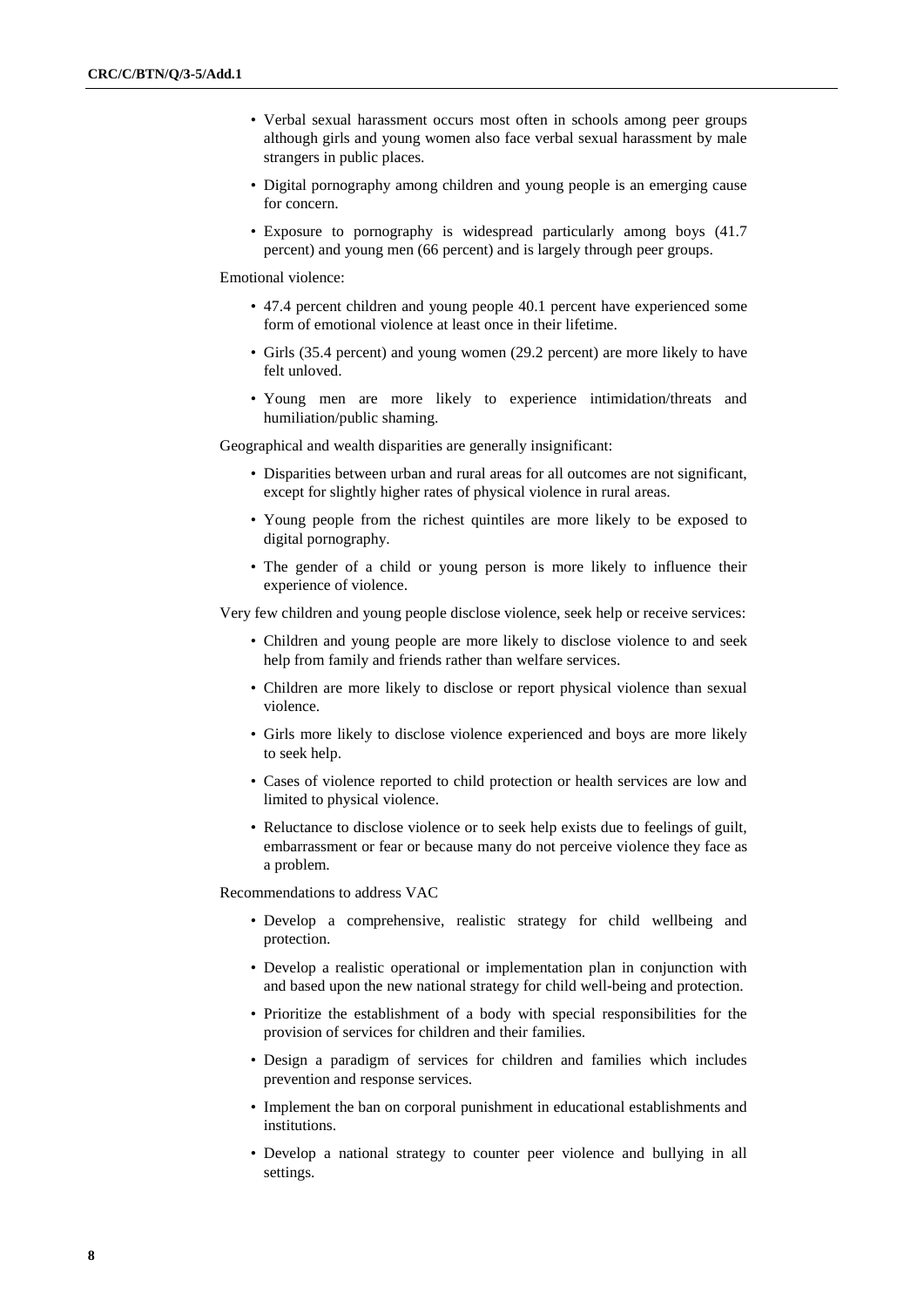- Develop a strategy for understanding the impact and risks associated with exposure to pornography.
- Review the legal framework for the care and protection of children.
- **5. Please provide information on the measures taken to provide the National Commission for Women and Children with the resources necessary to implement its child protection activities. Please also provide information on the procedures used by the Commission and by the civil society organization Respect, Educate, Nurture and Empower Women (RENEW) and its community-based network of volunteers, when receiving, processing and referring cases of violations of children's rights.**

5.1 The NCWC has been recognized as the Competent Authority as per Section 54 of the CCPA 2011, Section 9 of the CAA 2012 and Section 7 of the DVPA 2013 to implement the provisions of the three legislations, and is also mandated to fulfil provisions enshrined under Article 9(17), 9(18) and 10(25) of the Constitution of the Kingdom of Bhutan 2008. Nu. 0.135 Billion during the 10th FYP and Nu. 0.154 Billion in the 11th FYP was allocated to the NCWC. Between 2013 and 2016, two additional officers were appointed at the NCWC to implement child protection activities. In January 2017, a full time counsellor was appointed to provide assistance to women and child victims and to manage on the toll free helpline on its completion in 2019. A second counsellor will be appointed in January 2018 to provide additional assistance to the Legal Unit and provide services to women and children through the toll free helpline.

5.2 Cases reported managed by the Legal Unit of the Commission in accordance with provisions under the aforementioned legislations in addition to the PCB, CCPC and other legal provisions. The draft SoP for the Management of Cases of Women and Children in Difficult Circumstances once approved will provide clear procedures for all service providers to follow to protect children and respond to their needs.

Receiving cases of violations of Children's Right

• The Legal Unit under NCWC generally receives the cases through written application (walk in cases) filed by the complainant and also through referral from concerned agencies and individuals. However, reports may also be made verbally or through telephone services in order to ensure immediate and urgent needs of children are met but this is followed by a written application in accordance with the procedures.

#### Processing cases of violations of Children's Right

The Legal Unit currently processes the cases of violation of the rights of children and children in difficult circumstances based on the aforementioned Acts. After receiving the cases, the Legal Unit carries out a detailed assessment of the cases and accordingly makes a case plan, seeking the assistance of other service providers including CSOs when required. Mediation sessions are also carried out to fully understand the details of cases and to also offer the counselling services prior to and after the assessment of cases.

#### Referring cases of violations of Children's Right

On completion of the assessment, if so required, the cases are referred to relevant service providers and thereafter, the NCWC follows up to monitoring and evaluate the cases till closure.

On the approval of the draft SoP on the Management of Cases of Women and Children in Difficult Circumstances, all government and non-government agencies shall follow procedures outlined under this SoP If so required, each individual agency may develop guidelines for internal use but in line with the aforementioned SoP.

The types of cases of children in need of care and protection that RENEW receives are those related to sexual abuse, negligence, orphans and children in need of scholarships to attend school. Cases reported to RENEW by relevant agencies, community members and CBSS volunteers and referrals are mainly for shelter and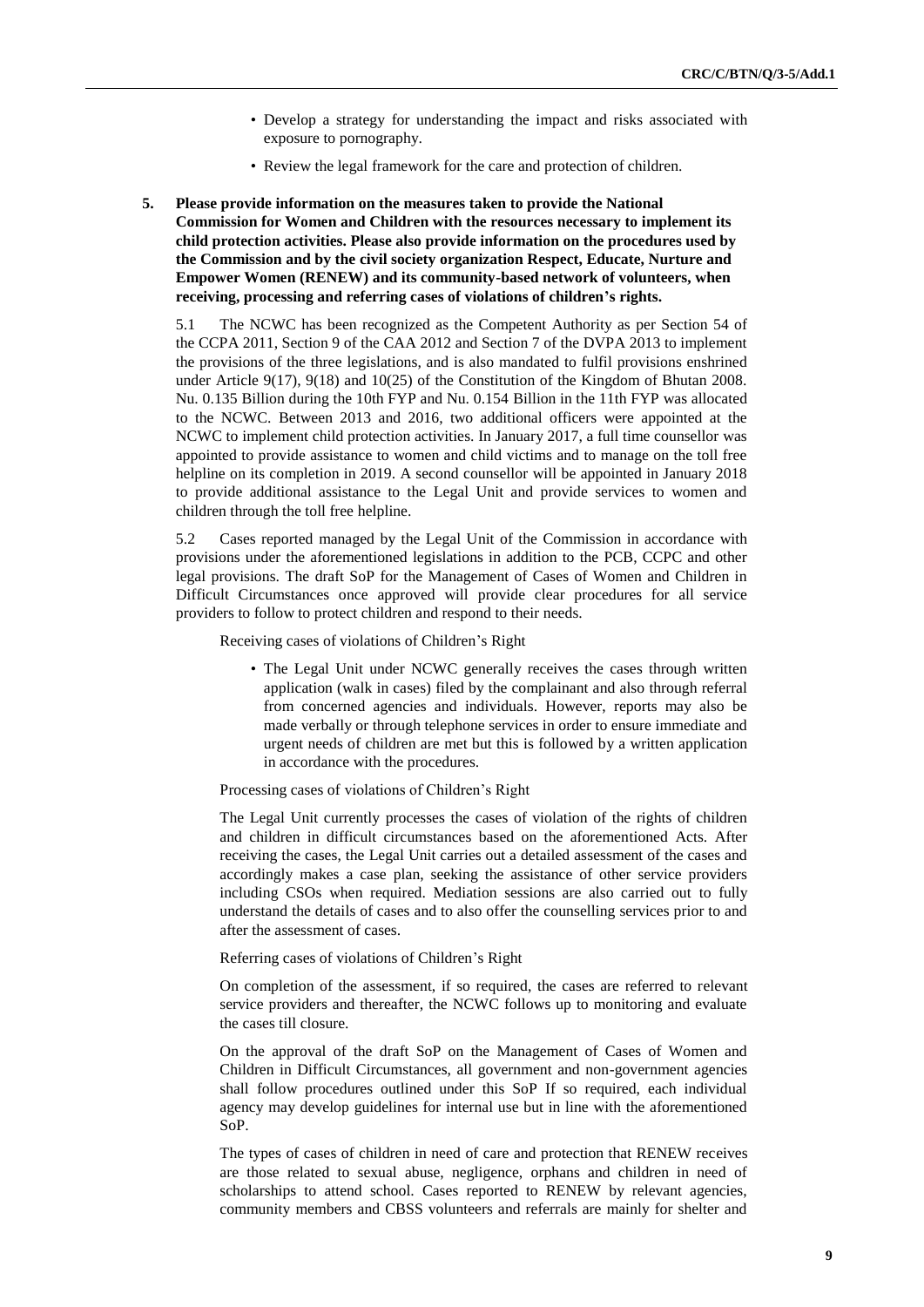psychosocial services. If a case is directly reported to RENEW, reports are made to the relevant stakeholders when required. RENEW also works closely with NCWC when it comes to cases, which requires legal consultation.

However, with the approval of the draft SoP, all stakeholders are required to report cases to the NCWC as the lead government agency in order to ensure transparency and accountability in the effective delivery of required services to children in need of care and protection.

#### **6. Please provide information on the measures taken to make primary education compulsory for all children under the jurisdiction of the State party. Please inform the Committee about the measures taken to promote girls' representation in the final years of secondary school and at tertiary level.**

6.1 The Adjusted Net Primary Enrolment Rate currently stands at 98.6 percent, and the RGoB remains committed to achieving universal primary enrolment through the initiation of various programs.

6.2 ECRs have been established to ensure access to education in rural and remote areas and ensure the safety of children, where children previously had to walk more than an hour to reach schools. ECRs are a multi-grade learning/teaching environment and receive support from a parent school nearby.

6.3 The Central Schools were started in 2015. This initiative is aimed to address these challenges and bring in the quality and efficiency of education services from Pre Primary to X or XII standard. The identified Central Schools provide children with adequate boarding and educational facilities and other support services necessary for the all-round development of children, which is not adequate in ECRs and small schools and remote areas. These include free uniforms and sportswear, mattress and beddings, food, In addition to existing free tuition, textbooks and teaching learning materials, and stationeries. The provision of such support and facilities is aimed to encourage parents to enrol their children in the formal education system. As of May 2016, 51 central schools have been established across the country which benefits more than 31,800 students of which 49.8 percent are girls.

6.4 Provision of free day meals to schools located in remote areas was introduced to provide assistance to students from financially insecure families and those who have to walk long distances to school. As of 2015, there are a total of 52,687 students benefitting from the school-feeding program of which 49.9 percent are girls.

6.5 The substantial number of women working in various areas serves as a role model and also creates a favourable environment for women to work in equal ratio with men. The RUB's annual intake capacity in the 10th FYP was 1500. With increased allocation of resources in the 11th FYP, intake has now increased to 3000 students per annum. This resulted in the increased number of female students from 38 percent in the 2012 to 44 percent in 2015. In addition, the College of Natural Resources introduced Bachelors in Agriculture Sciences and Masters in Development Practices and Masters in Natural Resource Management. Similarly, the RUB has introduced 13 new programs in the various tertiary institutes. The increase in in-country choices is believed to provide increased and equal access for female students.

6.6 In order to provide an opportunity for students from disadvantaged groups to continue their tertiary education, His Majesty's Scholarship Program supports a prestigious scholarship in Bhutan and His Majesty's scholars represent leaders amongst the youth of Bhutan. Scholarships have been awarded to 186 girls in total at the undergraduate, graduate and postgraduate levels who have demonstrated academic excellence and a strong commitment to public service and providing leadership in the fields of Education, Law, Journalism, Economics, Management, Public Policy, International Relations, Political Science, Engineering, Mathematics and Science, Environmental Studies, Public Health and Medicine etc.

- 6.7 The AES 2016 data on girls' enrolment are as follows:
	- Adjusted Net Primary Enrolment Rate: 98.8 percent (97 percent Boys).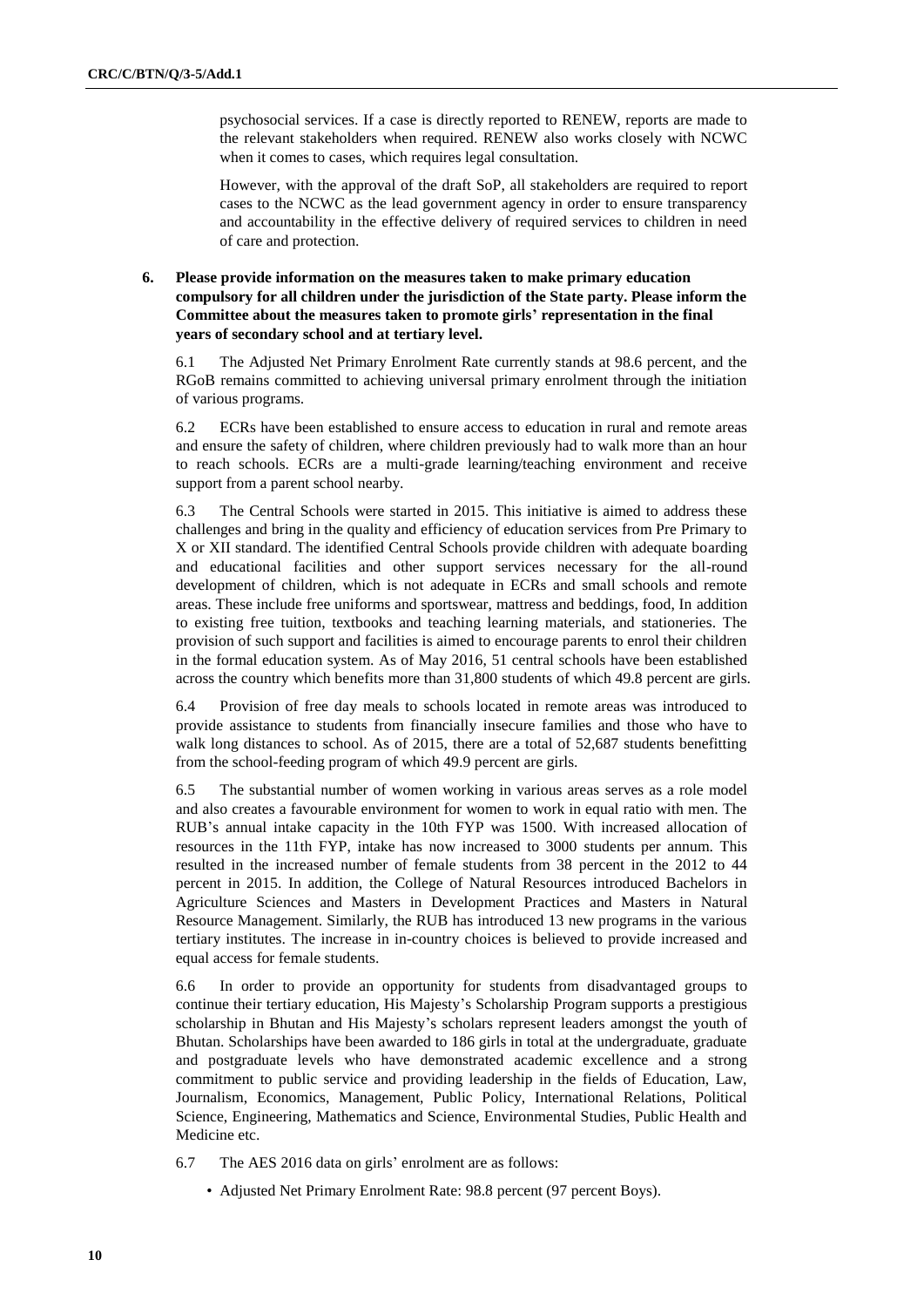- GPI (Primary): 1.03.
- Survival rate at primary level: 94 percent (84.4 percent Boys).
- Girls Enrolment (PP-XII): 50.5 percent of the total school enrolment.
- GER (Higher Secondary): 70.9 percent (69.6 percent Boys).
- NER (Higher Secondary): 32.2 percent (26.7 percent Boys).
- GPI (Higher Secondary): 1.20 (this includes private schools).
- **7. Please inform the Committee about the measures taken to regulate the emerging private education sector. Please clarify how the residential central schools, provided for in the draft education blueprint and which will require children as young as 6 to live in boarding schools, will respect the students' right not to be separated from their families.**

7.1 The private education sector in Bhutan is currently governed by the Guidelines for Private Schools in Bhutan 2012. These guidelines serve as a framework for the establishment of and effective functioning of private school. The following are the particulars covered in the 2012 Guidelines:

- Purpose.
- Definition.
- Level and Location of the School.
- Physical Infrastructure specifies the minimum requirement for facilities and infrastructure.
- Procedure for the establishment of Private School.
- Staffing.
- Curriculum and Assessment.
- Admission.
- Fees & Taxes fee structure and revision to be approved by the Ministry, same fee structured to be maintained for two years.
- Government Support provision of free textbooks and sharing of materials developed by the Ministry.
- Monitoring & Support.
- School Management.
- Working Committee and In charges.
- General Terms and Conditions.
- Sanctions for Non-Compliance to the Guidelines.

7.2 The revised draft of the Guidelines was endorsed in principle at the 18th National Conference. The clauses on physical infrastructure, services rules and regulations, fees, staffing pattern and scholarships are to be revised based on the comments of the conference.

7.3 The MoE respects the rights of all children to live with their parents/families and moves forward in delivering access to quality education. The Ministry is committing to establish at least one ECCD in all the villages during the 12th FYP period. Existing extended classrooms and small primary schools likely to be closed due to declining enrolment with the establishment of Central Schools will be turned to ECCD centres. ECCD centres aspire to cater to children from 3 to 8 years. All these initiatives are in line with children's right to live with their parents especially at the early stages of their growth and development, while at the same time ensuring they are not deprived of early education intervention.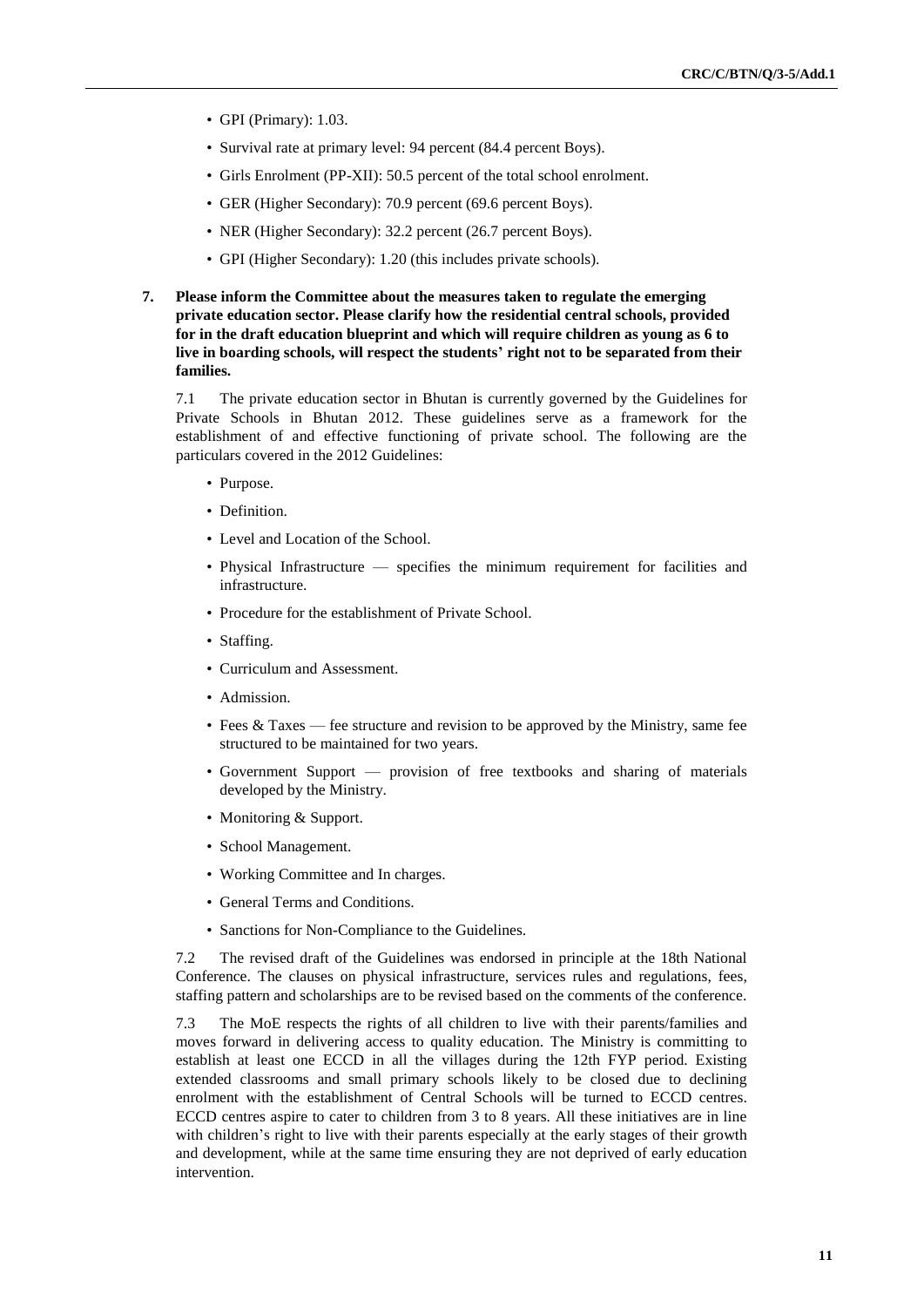7.4 There are 292 ECCD centres with an enrolment of 7687 children aged between 3 to 5 years. The Ministry is also formulating guideline and programs for detection of disability at early age in ECCD centres, hence 30 ECCD Facilitators were trained during the winter of 2016.

7.5 The Parenting Education Programme initiated by the MoE is a component of an early childhood strategy to improve child wellbeing. The Parenting Education explores how parents with low level of education can gain skills to effectively support their child's development. It harnesses the existing best parenting practices and also build new effective practices. All children are born with enormous potential, however children born in difficult and challenging situation need extra support in the early year to prepare them for success in school and ultimately lead a productive and happy life. Families are the best avenues.

7.6 Therefore, through these initiatives, the RGoB is working to ensure the right of children to live with their parents while creating alternatives so that their right to education is also not deprived.

#### **8. Please inform the Committee how the National Education Plan promotes inclusive education for children with disabilities, including vocational training, and indicate what measures have been taken to adapt school infrastructure to the specific requirements of those children.**

8.1 The Standards for Inclusive Education was endorsed at the 18th National Education Conference, 9-12 January 2017. The Standards for Inclusive Education is a tool to support and provide guidance to school for reflection, planning and actions towards becoming more inclusive for all children The Standards for Inclusive Education are divided into three very important dimensions — Inclusive Culture, Inclusive Policy and Inclusive Practice which combine interdependently to create inclusive schools. Each dimension is a list of broad standards for inclusive education. Each of these standards is broken down into a collection of indicators with rubrics to clarify progress.<sup>1</sup>

8.2 The pilot orientation on the Standards will be carried out in 3 schools with SEN program schools (Changangkha MSS, Drukgyel LSS and Wangsel Institute) and 1 general school (Yangchen Gatshel) to help schools implement the standards. Work in currently ongoing on the pilot program plans, which will help schools, become more inclusive and responsive to students with disabilities, in particular to learn and participate on an equal footing with others. Eventually, it will be rolled out to all 14 schools with the SEN program in the future, subject to availability of funds. The MoE will identify an additional SEN school program within the 12th FYP in order to ensure accessibility for children living with disabilities within their own communities.

8.3 The Ministry is also formulating a guideline and programme for detection of disability at early age in ECCD centres. Accordingly, 30 ECCD Facilitators were trained during the 2016 winter vacation.

8.4 The School Planning and Building Division under the Department of School Education responsible for the design of school infrastructure and supervision of execution of works of the MoE is carrying out an assessment on the possibility of building of ramps in old and existing buildings at schools for accessibility and has implemented these plans in schools where feasible. In the 12th FYP, the designs of school infrastructure that will cater to the specific requirements of children with disabilities shall be incorporated.

8.5 The ECCD & SEN Division under the Department of School Education is assessing the furniture requirements for SEN schools and exploring for procurement of the required items as there is a lack of availability of furniture specific to special needs in the local market.

8.6 The Gross National Happiness Secretariat is currently working on the draft National Disability Policy which will address the needs of people with disabilities including children with disabilities. It is expected that the draft Policy will be finalized by October 2017.

<sup>&</sup>lt;sup>1</sup> The Standards of Inclusive Education in Bhutan, ECCD & SEN, DSE, MoE 2017.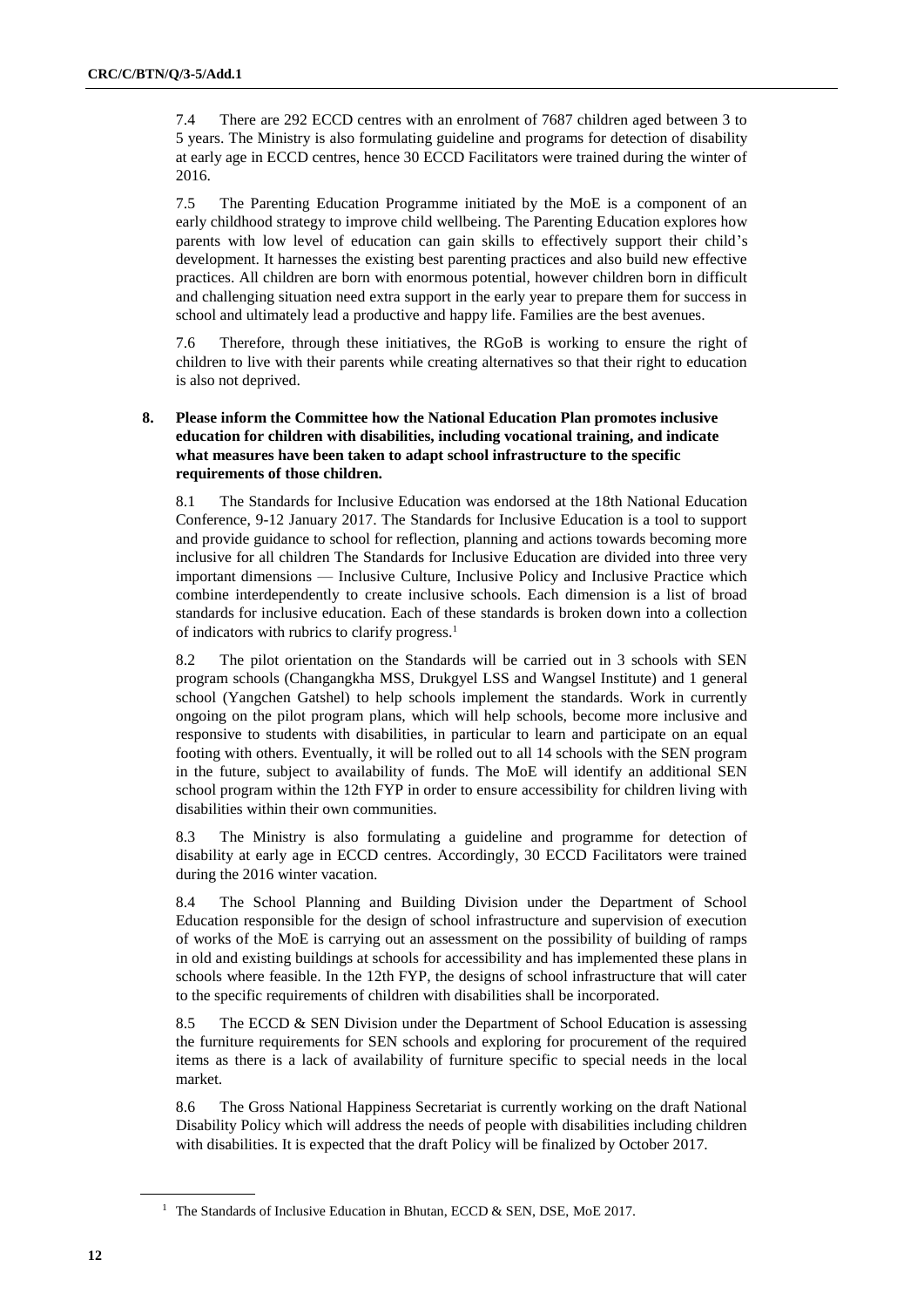#### **9. Please explain how the right to education, enshrined in the Constitution, is effectively ensured to all children of Nepalese ethnic origin (Lhotshampas).**

9.1 The Constitution of Bhutan states that the State shall provide free education up to the tenth standard to all children of school going age and ensure technical and professional education is made generally available and that higher education is equally accessible to all on the basis of merit. It has been the policy of the RGoB to provide free education since the inception of modern education as mainstream education in the 1960s. The ECRs and Central School Initiative are strategies implemented by the Ministry to enhance and ensure access to education to all children in Bhutan.

9.2 The rights of children to education are enshrined and effectively ensured by the Constitution of the Kingdom of Bhutan which states that all persons are equal before the law and are entitled to equal and effective protection of law and shall not be discriminated against on the ground of race, sex, language, religion, politics or other status. The Constitution also ensures that all persons in Bhutan have the right to initiate appropriate proceeding in the Supreme Court or High Court for the enforcement of the rights conferred.

#### **10. Please provide information on the activities of the multisectoral child labour task force to combat child labour (beyond training labour inspectors) and on the status of the system for receiving complaints concerning child labour. With reference to paragraphs 287 and 288 of the State party report (CRC/C/BTN/3-5), please explain how the minimum working age of 13 does not interfere with the minimum mandatory education period of 11 years.**

10.1 The draft Child Labour Task Force Action Plan was developed following the formation of the CLTF in 2011, which is an interagency body comprised of Government, Civil Society, Development Partner and Private sector representatives chaired by the Director, Department of Labour, MoLHR and co-chaired by Child Protection Specialist, UNICEF.

10.2 However, the action plan is not an exhaustive plan of action to combat child labour in Bhutan, rather it identifies the key actions that the MoLHR is in a position to take lead in according to its mandate and other actions that will be explored within the framework of the CCPA 2011.

10.3 A child labour handbook on SoP to address child labour issues was developed in consultation with the relevant stakeholders which provides procedures and mechanism for receiving and responding to complaints of child labour.

10.4 While the LEA permits certain forms of work for children between 13 to 17 years, in efforts to achieve universal primary enrolment and ensure access to quality education for all children, the MoE has established and continues to establish central schools, providing all children support through the provision of boarding facilities and free clothing and stationery. Efforts are also being made to support children from lower income families to access education through the provision of scholarships by the Kidu Foundation and CSOs. In order to ensure children who drop out are gainfully employed, free technical and vocational training is also provided through the 8 technical and vocational institutes located across the country and through private institutions.

#### **11. Please provide information on the measures taken to separate children from adults in all places of detention and on the activities undertaken to facilitate the reintegration into society of children in conflict with the law after their release.**

11.1 The WCPU have separate detention centres for children in conflict with law and where there are no separate detention centres, separate arrangements are made by the Police when required.

11.2 Children who are required to undergo rehabilitation do so at the YDRC. The YDRC established at Tsimasham, Chukha Dzongkhag in 1999 is currently under the purview of the RBP. The centre provides reformative and rehabilitation services for juveniles (children under 18 years of age at the time of committal) who have come in conflict with law so that they are able to successfully reintegrate into society.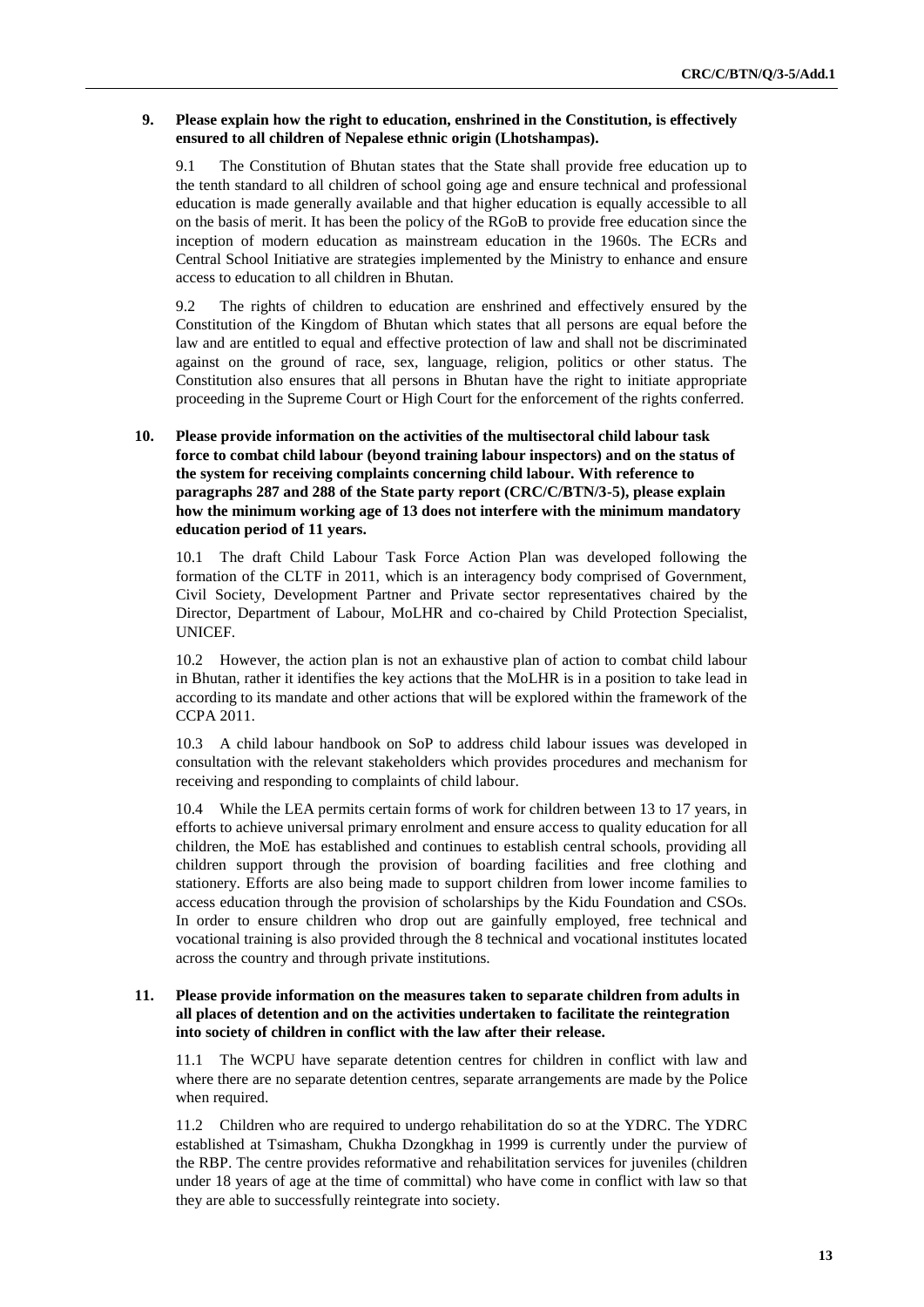- 11.3 The existing reformative programs at the YDRC are as follows:
	- Vocational trainings like tailoring, embroidery, painting, plumbing, woodcraft and hair cutting are provided to the youths to prepare them for their eventual reintegration into society after their release, through gainful employment and involvement in productive activities. All vocational training instructors lack formal training. Training is imparted mostly through the knowledge acquired with personal experiences.
	- Education programs, both formal and non-formal are made available and the youths are encouraged to participate. Some of the deserving students are enrolled in the local schools for continuing education.
	- Counselling and consultative services are provided to the residents aimed at bringing positive change to their behaviour and provide guidance to prepare them for their eventual integration into mainstream society reducing the chances of recidivism. The counselling services are provided by staff, who has attended the in-country basic counselling course.

### **Part II**

#### **12. The Committee invites the State party to provide a brief update (no more than three pages) on the information presented in its report with regard to:**

*(a) New bills or laws, and their respective regulations;* 

12.1 A first draft of the National Health Bill has been completed. Upon recommendation from the Parliament, the Teenage Pregnancy Guideline has been developed and was internally finalized in 2015. The drafting of the Newborn Action Plan is also under progress.

12.2 Child Friendly Prosecution Guidelines and Child Friendly Diversion Guidelines are being drafted as required by the CCPA and also taking into consideration the best interests of children. This Guideline will ensure that children in conflict with the law are dealt with in a child-friendly manner. The Child Friendly Guideline and the Diversion Guideline are the two guidelines that the OAG will use to streamline the prosecution process keeping in mind the unique and delicate nature of dealing with children in conflict with the law.

12.3 The RBP is drafting SoP for CICL to ensure systematic procedures to address the needs of children in conflict with the law.

12.4 The Royal Court of Justice is drafting the Child Court Procedure. While youth who commit offences are held accountable for their actions, the Child Court Procedure will provide guidance to make individualized assessments to rehabilitate and prevent further delinquent behaviour through the development of educational, vocational, social, emotional and basic life skills that will enable youth to grow and mature. It is also aimed at ensuring recognition and enforcement of legal rights and the provision fair hearings to youth and all other interested parties.

*(b) New institutions (and their mandates) or institutional reforms;* 

12.5 Not available.

#### *(c) Recently introduced policies, programmes and action plans and their scope and financing;*

12.6 The Food and Nutrition Security Policy of Kingdom of Bhutan was endorsed in 2014 which stresses on the importance Infant and Young Child Feeding practices as means to improve the nutrition status of children under five years of age in Bhutan.

12.7 In March 2016, the RGoB introduced a guideline termed the "Rules of Procedures for Treaty Making" which govern the process of any treaty/agreement that it wishes to enter into. The Rules of Procedures establishes clear procedures and responsibilities incumbent on respective national agencies and also calls for stakeholder consultations. It also defines the actual process of parliamentary ratification of any treaty that it wishes to enter into.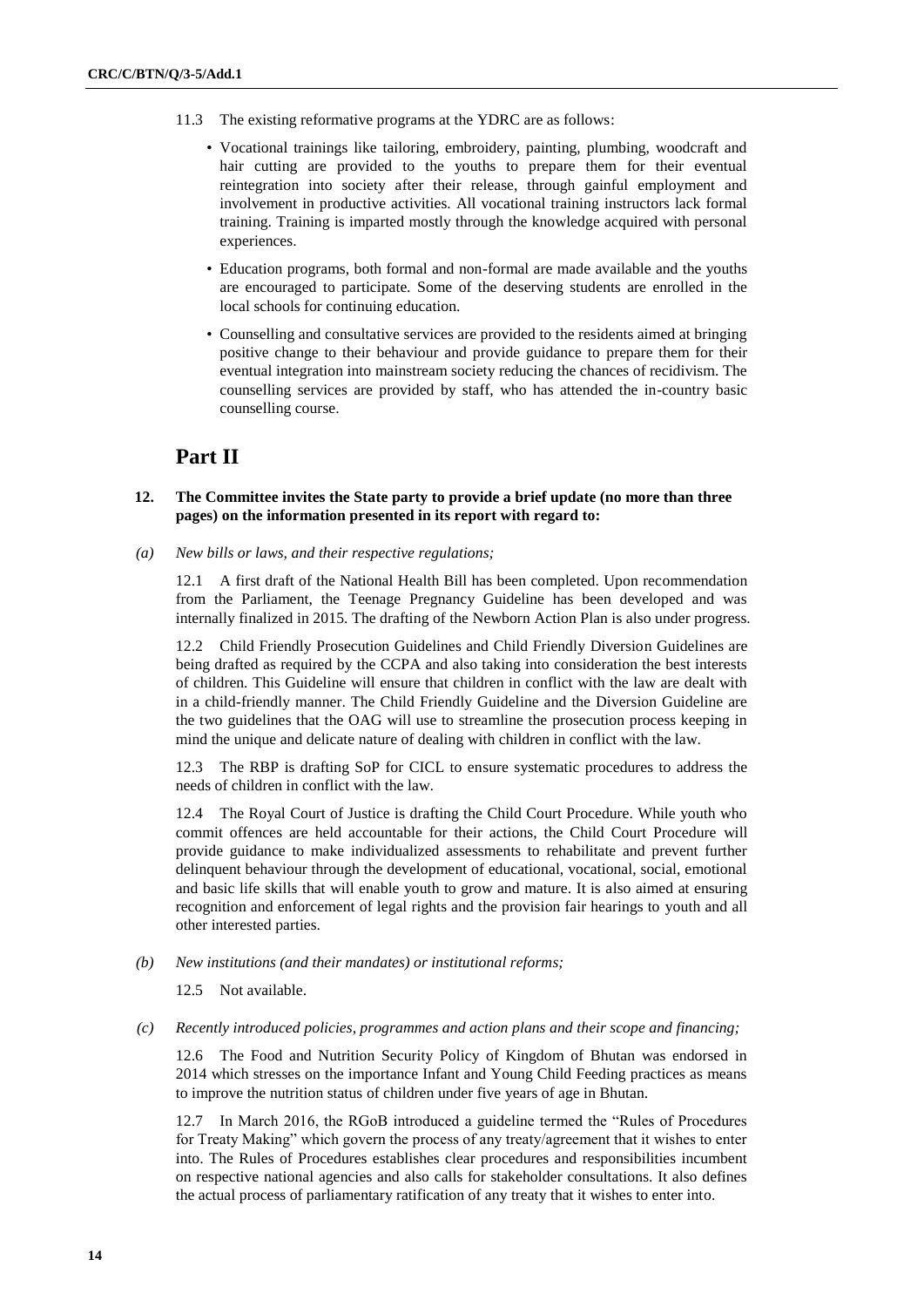*(d) Recent ratifications of human rights instruments.* 

12.8 The RGoB is currently studying various human rights instruments to consider feasibility of their ratification. The RGoB formed a High Level Taskforce in 2015 to study the possibility of ratifying the Convention on the Rights of People with Disabilities. The Taskforce is headed by the Minister for Foreign Affairs.

### **Part III**

**Data, statistics and other information, if available** 

**14. Please provide consolidated information for the last three years on budget lines regarding children and social and justice sectors by indicating the percentage of each budget line in terms of the total national budget and the gross national product. Please also provide information on the geographic allocation of those resources.**

14.1 Social investments in the 11th FYP were Nu.19.8 billion, which is 9.25 percent of the 11th FYP budget. This allocation includes the health and education sectors in addition to the budget allocation to the NCWC, which amounts to Nu. 0.154 Billion in the 11th FYP. The budget allocation for the justice sector for the 11th FYP was Nu. 62.380 Billion amounting to 29 percent of the total budget outlay.

14.2 It may be noted that while this is the amount allocated during the start of the FYP, additional funds required are provided to meet any additional requirements.

- **15. Please provide, if available, updated statistical data disaggregated by age, sex, ethnic origin, national origin, geographic location and socioeconomic status, for the past three years, on:**
- *(a) Cases of neglect and abuse, especially in institutions and alternative care settings;*

15.1 The Child Care and Protection Unit under the Dratshang Lhentshog has recorded only one case of physical abuse against a 15 year old monk by a teacher in 2015.

*(b) Parents, guardians or staff of care institutions accused, indicted or convicted of child abuse, including sexual abuse;* 

15.2 The RCJ has recorded 49 cases under the heading of 'Family and Child Justice'. However, the central data system is not able to generate disaggregated information under the general heading of Family and Child issues. The newly upgraded case management system will henceforth ensure the availability of relevant segregated and specific data on different cases and issues.

*(c) Children of Nepalese ethnic origin in schools and classes;* 

15.3 Education has been accessible to all since the initiation of the formal education system in Bhutan. Article 9(16) of the Constitution states that the State shall provide free education unto class 10 to all children.

*(d) Children working in the informal sector and children in street situations;* 

15.4 The LEA 2007 does not cover the children working in informal sector. However, in view of statistics collected clearly indicate that there are a number of children working in informal sector. The MoLHR in collaboration with NCWC is in the process of developing National strategy on Communication for Development on Child Protection where child labour aspects will also be covered in order to reach out to informal sector.

15.5 The MoLHR also collaborate with other relevant agencies, CSOs on creating awareness to general public on the effects of child labour through trainings, workshops and observing World Day against Child Labour and other related programs.

15.6 The MoLHR ensures that children in/of the street are not engaged in any forms of work whether by an individual or enterprise. With the development of SoP for Management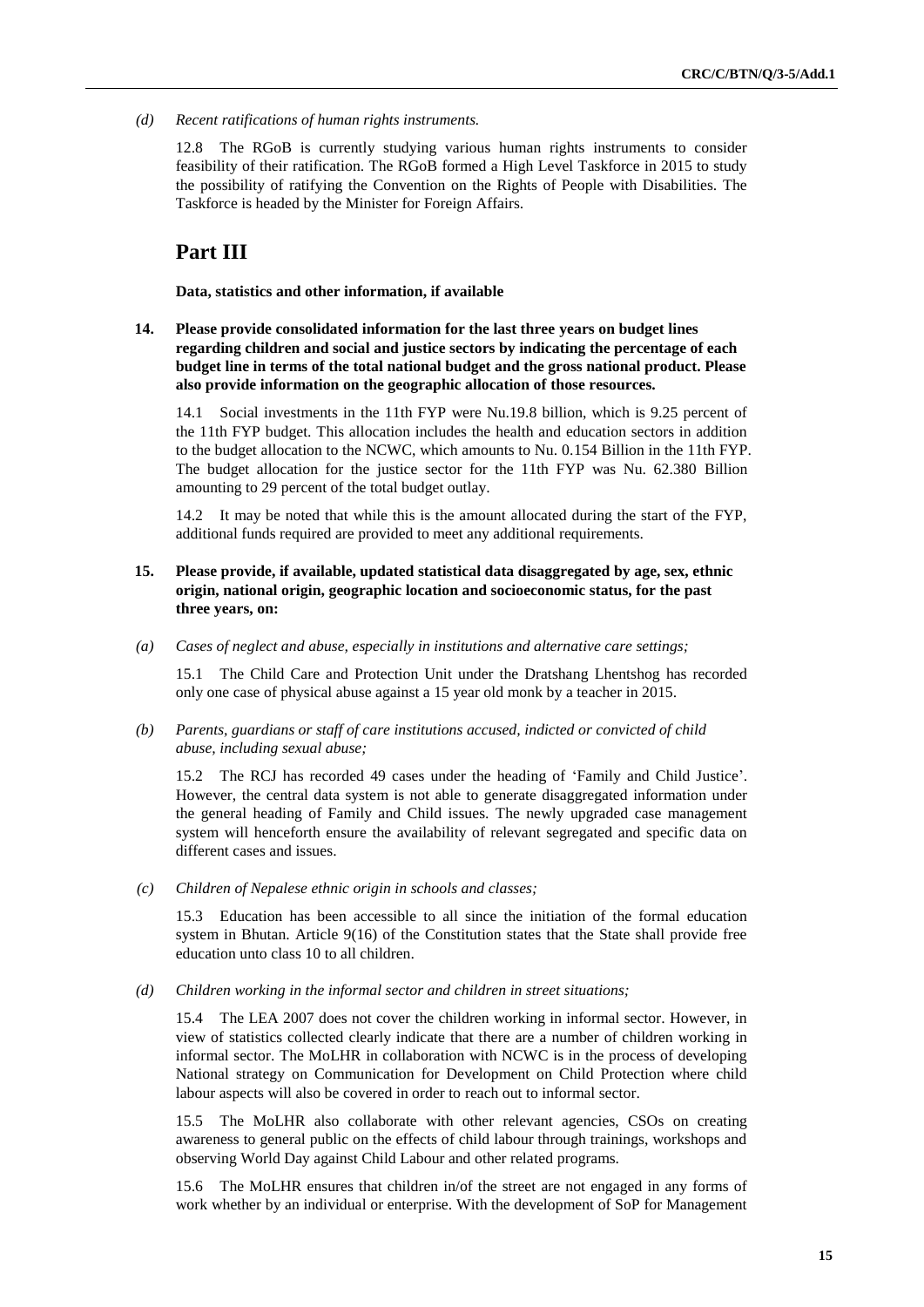of Cases of Women and Children in Difficult Circumstances will ensure that children in/of the street will be responded with proper care and support services.

*(e) Child victims of trafficking and abduction.* 

15.7 There is no report of child trafficking and abduction case registered in any of the Police Stations in Bhutan within the last three years.

#### **16. Please provide data disaggregated by age, sex, ethnic origin, national origin, geographic location and socioeconomic status regarding the situation of children deprived of a family environment, for the past three years, on the number of children:**

*(a) Separated from their parents;* 

16.1 There are currently 20 children at the Gawailing Happy Home that is being run by the NGO RENEW. All the children are separated from parents and are placed in the Home. The disaggregated data is as below:

| Category         | 2016           |
|------------------|----------------|
| Sex              |                |
| Male             | $\overline{4}$ |
| Female           | 16             |
| Age              |                |
| $<\!\!10$        | 3              |
| $10-12$          | $\overline{4}$ |
| $13 - 15$        | 9              |
| $16 - 18$        | 1              |
| >18              | 3              |
| Region of origin |                |
| Western          | 7              |
| Central          | 8              |
| Eastern          | 5              |

16.2 As per the record of the NCWC, 49 children have been separated from their parents from between 2014 to 2016 (19 in 2014, 16 in 2015 and 14 in 2016). Out of which 34 children are adopted, 9 children are in an alternative care and 8 children are in the institution.

*(b) Placed in institutions;* 

16.3 As per the records with the NCWC, the number of children who have been placed in institutions are as follows:

| Sex/Age   | 2014                     | 2015                         | 2016                     | Total |
|-----------|--------------------------|------------------------------|--------------------------|-------|
| Male      | 3                        |                              |                          | 5     |
| Female    |                          |                              |                          | 3     |
| $0 - 5$   | -                        | $\overline{\phantom{0}}$     | $\overline{\phantom{a}}$ |       |
| $6 - 10$  |                          | $\qquad \qquad \blacksquare$ |                          | 2     |
| $11 - 15$ | 3                        | 2                            | $\overline{\phantom{a}}$ | 5     |
| $16-17$   | $\overline{\phantom{0}}$ | $\overline{\phantom{0}}$     |                          |       |

16.4 All 20 children with RENEW have been placed in the Shelter Home. All of them are going to school and most of them are placed in boarding school owing to the location of the Home which is away from any school. Only the younger ones go to the community school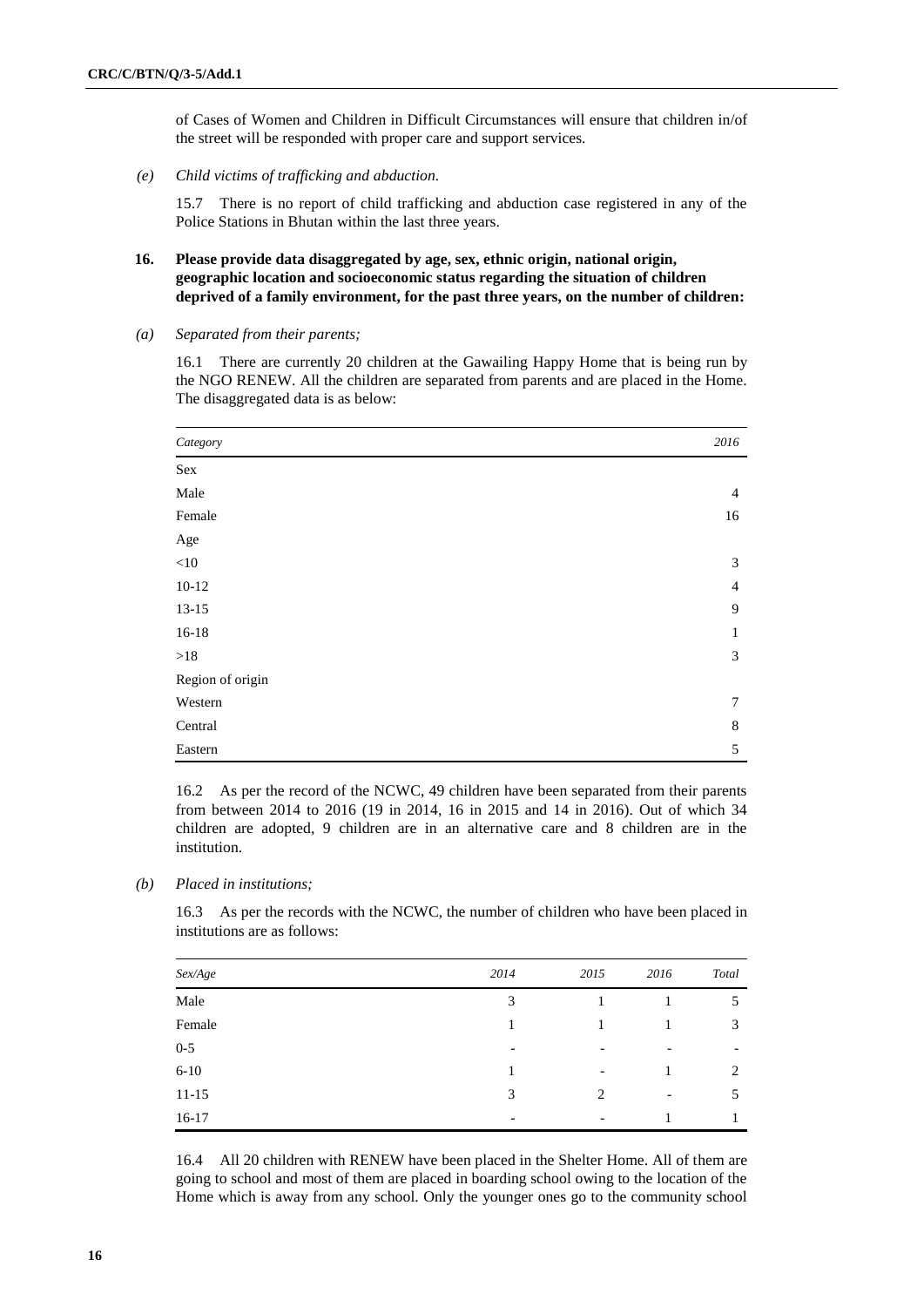located in the vicinity of the Home and some are in ECCD which is at the Gawailing centre. During the school vacations, the children have full time programs which are implemented as per the curriculum of the Home developed with an objective for overall development of the children.

| SL. | Sex         | Age | Class          | Location of School        |
|-----|-------------|-----|----------------|---------------------------|
| 1   | F           | 22  | 12             | Paro                      |
| 2   | $\mathbf F$ | 18  | 12             | Punakha                   |
| 3   | F           | 19  | 10             | Thimphu                   |
| 4   | F           | 19  | 7              | Punakha                   |
| 5   | F           | 13  | 6              | Genekha, Thimphu          |
| 6   | F           | 14  | 6              | Genekha, Thimphu          |
| 7   | F           | 13  | 3              | Genekha, Thimphu          |
| 8   | F           | 14  | 6              | Genekha, Thimphu          |
| 9   | F           | 13  | 6              | Genekha, Thimphu          |
| 10  | F           | 9   | 3              | Genekha, Thimphu          |
| 11  | F           | 9   | 3              | Sisina, Thimphu           |
| 12  |             | 11  | 3              | Dechencholing,<br>Thimphu |
| 13  | F           | 13  | 6              | Khuruthang, Punakha       |
| 14  | F           | 11  | $\overline{4}$ | Khuruthang, Punakha       |
| 15  | M           | 14  | 5              | Genekha, Thimphu          |
| 16  | M           | 12  | 5              | Genekha, Thimphu          |
| 17  | M           | 14  | 6              | Punakha                   |
| 18  | M           | 6   |                | Gawailing, ECCD           |
| 19  | F           | 15  | 8              | Changangkha, Thimphu      |
| 20  | F           | 12  | 3              | Paro                      |

16.5 The children living in the RENEW Home have been placed in the following schools in the country.

#### *(c) Adopted domestically or through inter-country adoptions.*

16.6 As per the record with the NCWC, 34 inter-country and domestic adoptions have taken place. (12 in 2014, 10 in 2015 and 10 in 2016). The details are as below:

| Sex/Age   | 2014 | 2015           | 2016 | Total |
|-----------|------|----------------|------|-------|
| Male      | 4    | 3              |      | 8     |
| Female    | 8    |                | 9    | 24    |
| $0 - 5$   |      | 6              | 5    | 12    |
| $6 - 10$  | 4    | 3              |      | 8     |
| $11 - 15$ | 5    | $\overline{0}$ | 3    | 8     |
| $16-17$   | 2    |                |      | 4     |

#### **17. Please provide data disaggregated by age, sex, type of disability, ethnic origin, national origin, geographic location and socioeconomic status, for the past three years, on the number of children with disabilities:**

#### *(a) Living with their families*

17.1 As per the records of the NGO Draktsho Vocational Training Centre, 15 children with disabilities are living with their parents.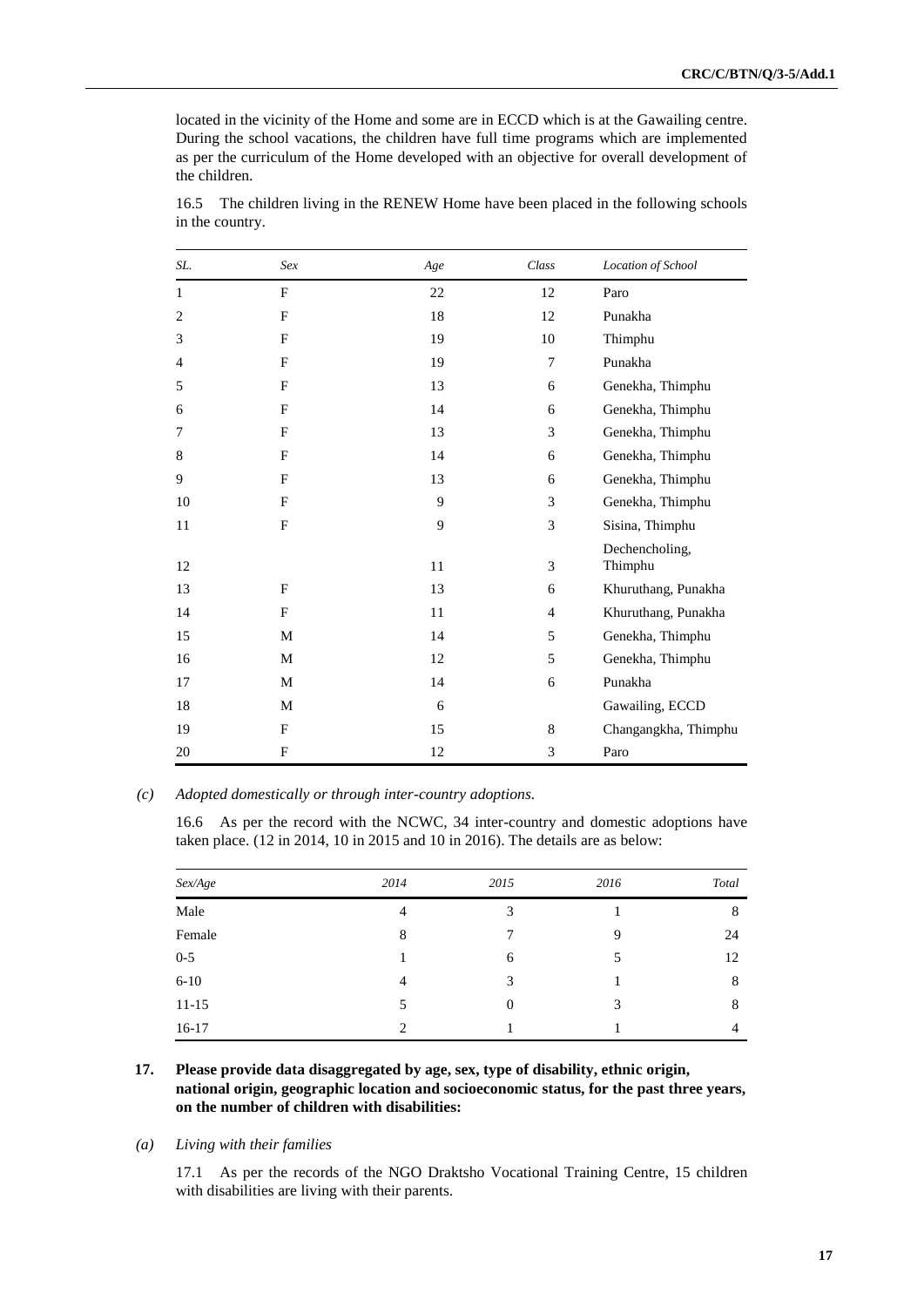| Particulars                    | Total          |
|--------------------------------|----------------|
| Sex                            |                |
| Male                           | 9              |
| Female                         | 6              |
| Age                            |                |
| $0 - 5$                        | $\mathbf{0}$   |
| $6 - 10$                       | 2              |
| $11 - 15$                      | 5              |
| $16-17$                        | 8              |
| Types of disability            |                |
| Cerebral Palsy                 | 3              |
| Hearing and speaking           | $\overline{c}$ |
| <b>Intellectual Disability</b> | 10             |

17.2 NGO Ability Bhutan Society has registered 22 children with disabilities living with their families. Disaggregated data on these children are as follows:

| Particulars                    | Total          |
|--------------------------------|----------------|
| <b>Sex</b>                     |                |
| Male                           | 15             |
| Female                         | 7              |
| Age                            |                |
| $0 - 5$                        | 8              |
| $6 - 10$                       | 12             |
| $11 - 15$                      | 1              |
| $16-17$                        | $\mathbf{1}$   |
| Types of disability            |                |
| Cerebral Palsy                 | 5              |
| <b>Intellectual Disability</b> | $\overline{4}$ |
| Multiple Disability            | 2              |
| Autism                         | $\overline{7}$ |
| Developmental Delay            | 3              |
| Dandy Walker Syndrome          | $\mathbf{1}$   |

*(b) Living in institutions;* 

17.3 As per the record of Draktsho 33 children with disabilities are living in the Draktsho East, a vocational training centre for special children and youth.

| Particulars | Total        |
|-------------|--------------|
| Sex         |              |
| Male        | 18           |
| Female      | 15           |
| Age         |              |
| $0 - 5$     | $\mathbf{0}$ |
| $6 - 10$    | $\mathbf{0}$ |
| $11 - 15$   | 16           |
| $16-17$     | 17           |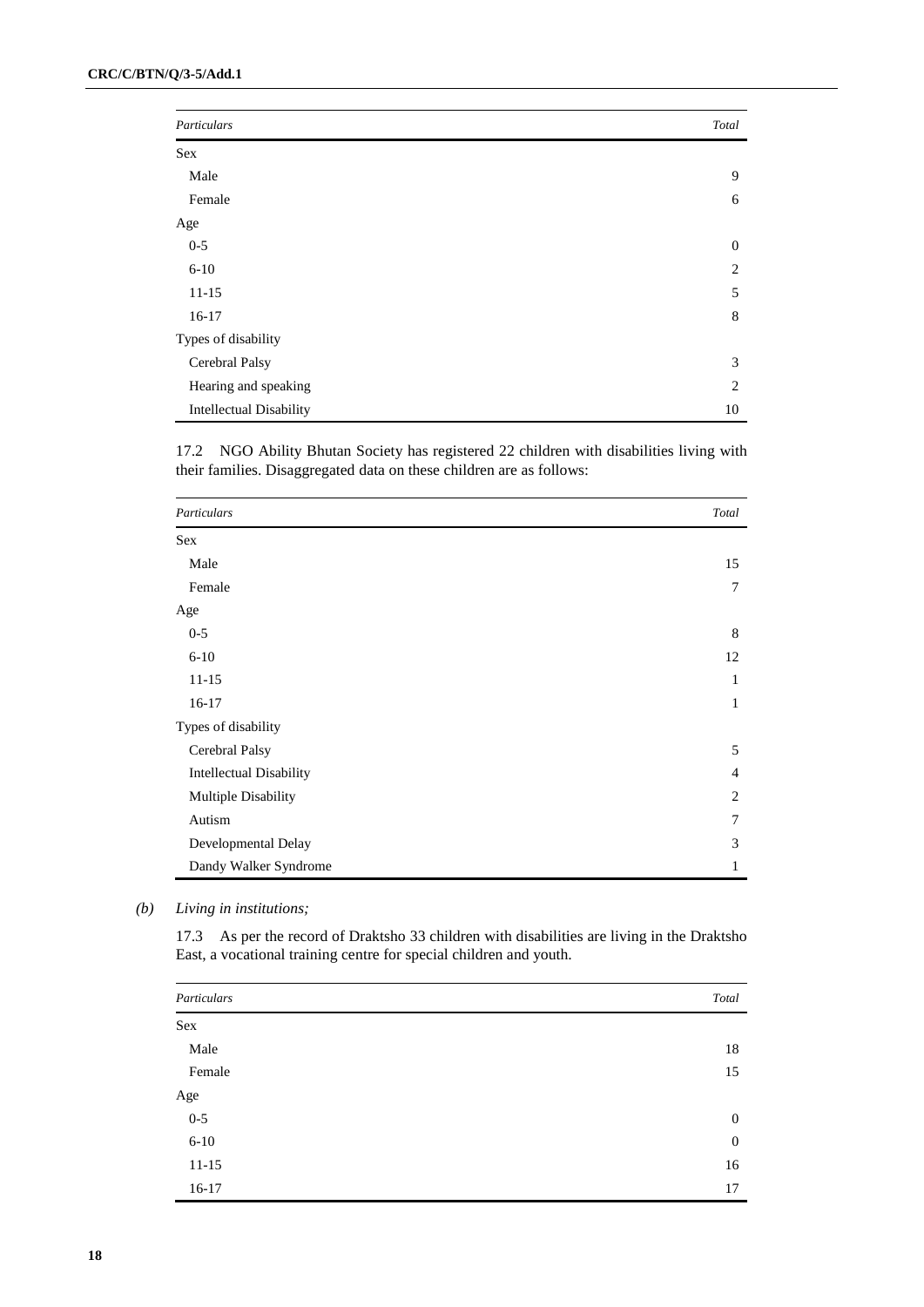| Particulars                    | Total |
|--------------------------------|-------|
| Types of disability            |       |
| Hearing and speaking           |       |
| <b>Intellectual Disability</b> | 27    |
| <b>Physical Disability</b>     |       |

#### *(c) Attending regular primary schools;*

17.4 Please refer to the table provided under response to e.

*(d) Attending regular secondary schools;* 

17.5 Please refer to the table provided under response to e.

*(e) Attending special schools;* 

17.6 The MoE maintains data on the enrolment of students with special needs in schools and special education schools. As of 2014, there were six integrated schools and two special education centres with 255 teachers catering to 366 children with special needs. This includes 15 students with special needs who were then studying in Jigme Sherubling Higher Secondary School. As of 2015, there were 448 children with special needs, enrolled in SEN schools under Ministry of Education. Draktsho Vocational Training Centre provides basic education and vocational skill to about 116 children and youth with special needs. As of 2016, there were 611 children with special educational needs in 10 general schools with SEN programme, two special institutes with SEN programme catering to children who are deaf or blind, and two Draktsho Vocational Training Centres.

The details of the data are as below: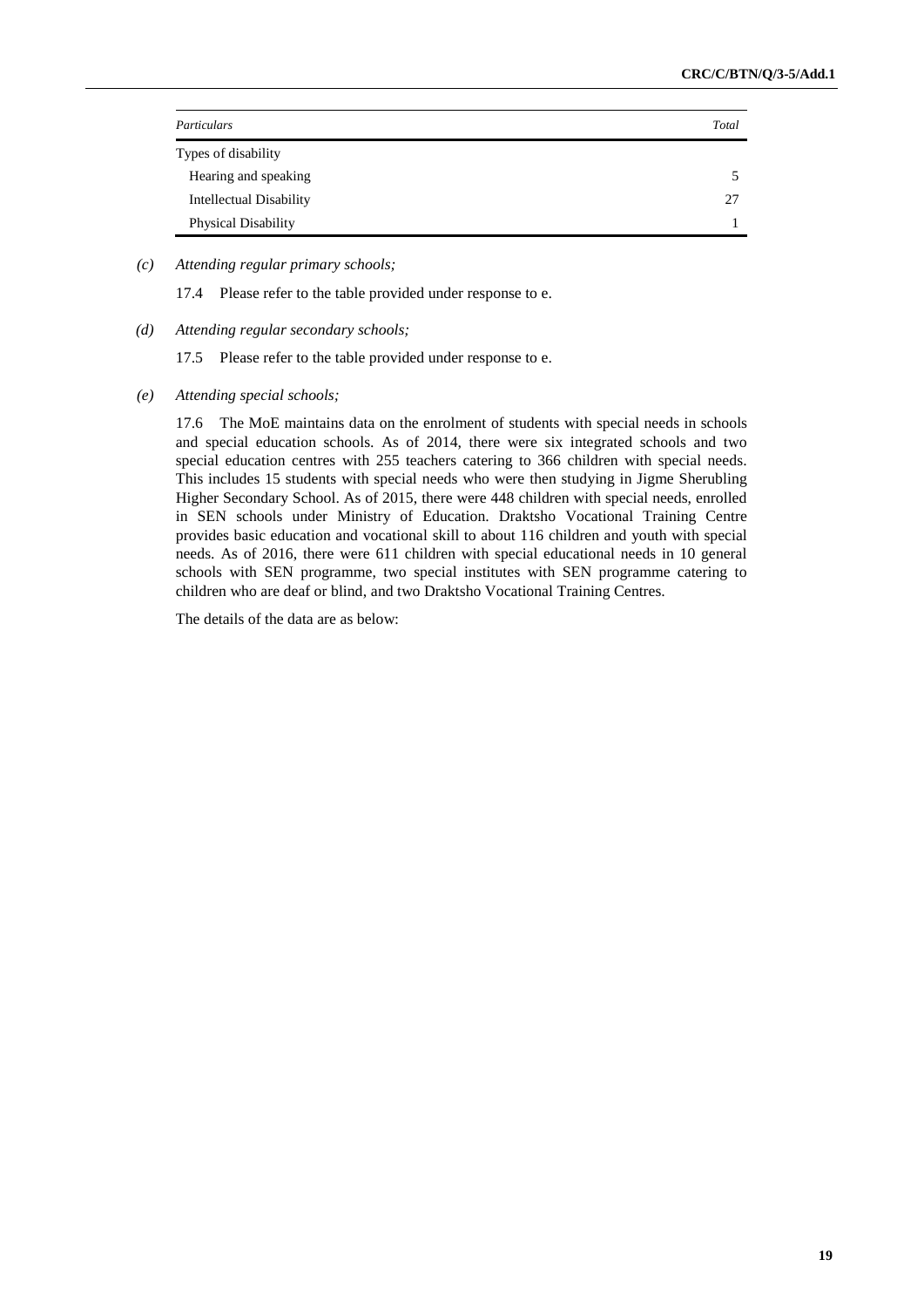| Dzongkhag    | Institute/School                            | 2014         |                | 2015           |                | 2016   |        |
|--------------|---------------------------------------------|--------------|----------------|----------------|----------------|--------|--------|
|              |                                             | Male         | Female         | Male           | Female         | Male   | Female |
| Mongar       | Mongar LSS                                  | 39           | 22             | 33             | 18             | 23     | 13     |
| Paro         | Drukgyel LSS                                | 16           | 11             | 23             | 13             | 27     | 12     |
|              | Deaf Education<br>Unit                      | 49           | 30             | 49             | 34             | 59     | 37     |
| Samtse       | <b>Tendruk HSS</b>                          | 29           | 18             | 31             | 19             | 47     | 31     |
| Thimphu      | Changangkha<br><b>MSS</b>                   | 34           | 22             | 34             | 22             | 31     | 10     |
| Trashigang   | Khaling LSS                                 | 27           | 14             | 37             | 17             | 27     | 13     |
|              | Muenselling<br>Institute                    | 13           | 15             | 10             | 16             | 16     | 18     |
|              | Jigme<br>Sherabling HSS                     | 11           | $\overline{4}$ | 9              | 5              | $\tau$ | 6      |
| Zhemgang     | Zhemgang HSS                                | 10           | $\overline{2}$ | $\overline{0}$ | $\overline{0}$ | 15     | 10     |
| Chukha       | Kamji MSS                                   | $\Omega$     | $\theta$       | $\overline{4}$ | 12             | 9      | 10     |
| Sarpang      | Gelephu LSS                                 | $\Omega$     | $\theta$       | 24             | 16             | 19     | 6      |
| Trongsa      | Tshangkha<br><b>Central School</b><br>(MSS) | $\Omega$     | $\theta$       | $\overline{0}$ | $\overline{0}$ | 9      | 10     |
| Pemagatshel  | Gongpasingma<br><b>LSS</b>                  | $\mathbf{0}$ | $\theta$       | $\overline{0}$ | $\overline{0}$ | 6      | 7      |
| <b>Total</b> |                                             | 228          | 138            | 333            | 231            | 368*   | $243*$ |

(\*) While students with disabilities in Jigme Sherubling Central School (HSS) are included in the total, the school is not considered as school with SEN programme since these students are supported through Muenselling Institute's SEN Programme.

*(f) Out of school;* 

17.7 Not available, however once the Women and Child Protection Management Information System is fully functional, disaggregated data on children in need of care and protection will become available.

*(g) Abandoned by their families.* 

17.8 Not available. However, once the SoP on Management of Cases of Women and Children in Difficult Circumstances is operational and the Women and Child Protection Management Information System is fully functional, disaggregated data on children in need of care and protection will become available.

#### **18. Please provide detailed, disaggregated information, for the past three years, on the number of child rights complaints received by the legal unit of the National Commission for Women and Children, including the number that led to investigations and prosecutions and the number and type of convictions applied to perpetrators.**

18.1 The Legal Unit of the NCWC received 64 cases of child rights complaint between 2014 and 2016. Majority of the cases were related to child neglect and abuse. All of these cases were assessed and rendered services as per Section 70 of the CCPA 2011.

| Sex/Age of Victim | 2014 | 2015 | 2016 | Total |
|-------------------|------|------|------|-------|
| Male              | I0   | 10   |      | 25    |
| Female            | 10   |      | כ ו  | 34    |

18.2 The disaggregated details of the case are as follows: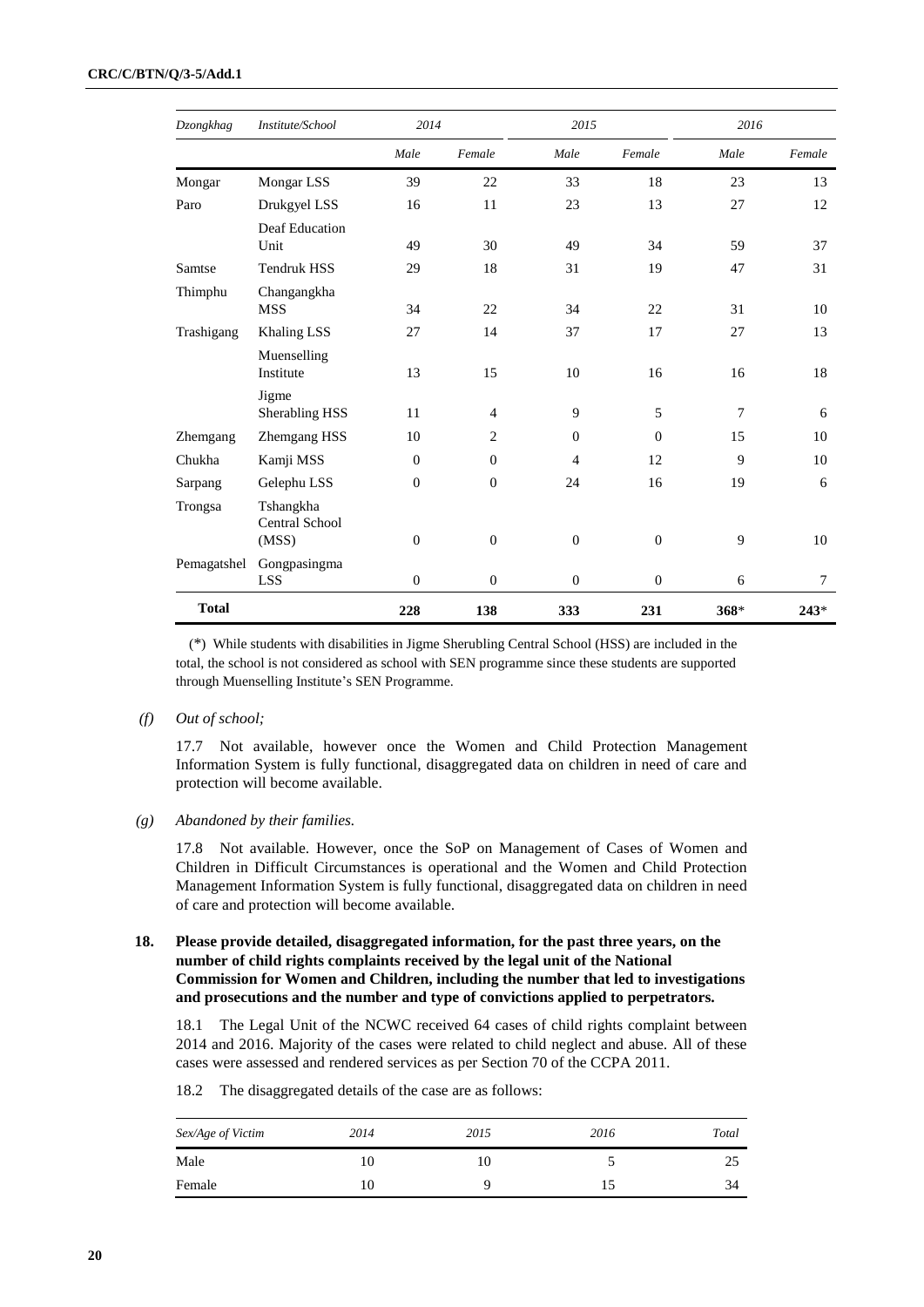| Sex/Age of Victim       | 2014 | 2015           | 2016 | Total |
|-------------------------|------|----------------|------|-------|
| Gender not<br>mentioned |      |                | 4    |       |
| $0 - 5$                 | 10   | $\overline{4}$ | 4    | 18    |
| $6 - 10$                | 5    | 9              | 3    | 17    |
| $11 - 15$               | 4    | 5              | 8    | 17    |
| $16-17$                 |      |                | 7    | 8     |
| Age not mentioned       |      |                | ↑    |       |

18.3 Out of the 20 cases received in 2014, 9 cases were referred to the RBP for investigation and 5 cases were prosecuted by the RCJ. In 2015, 6 cases were referred to RBP and 1 case was prosecuted by the RCJ. In 2016 6 cases were forwarded to the RBP and none of the cases were prosecuted.

#### **19. Please provide disaggregated data, for the past three years, on children who have benefited from the Child Protection Programme of the Youth Development Fund, which is aimed at preventing and responding to violence, exploitation and abuse against children.**

19.1 Not available.

#### **20. Please provide detailed information on cases of trafficking in children, including the number of reported cases, investigations conducted and perpetrators convicted and the sentences issued.**

20.1 The RBP recorded two cases of child trafficking, one in 2007 and two in 2010, both involving girl child. In 2007, a case of trafficking involving a female child of 16 years was registered in the Thimphu Police Station. She was brought to Thimphu as domestic help where she was physically abused and not allowed to leave. The perpetrator was arrested and convicted for three years in 2007.

20.2 In 2010, a case of child trafficking was registered with the Thimphu Police Station. The victim, female child of 14 years, was lured by the perpetrator and taken to the border town of Phuntsholing. The perpetrator along with the victim was intercepted on the way and he was convicted for six years for trafficking and rape of minor in 2010.

20.3 In the same year, another case of child trafficking was registered with the WCPU, Thimphu involving a female child of 15 years age. The accused was convicted for 5 years and one month in 2010. The person was also additionally charged for reporting of false information.

20.4 No new cases of child trafficking have been reported for the last three years.

#### **21. Please provide disaggregated data on the number of children in conflict with the law who have benefited from legal aid and diversion programmes.**

21.1 The provision of legal aid is covered under Section 34 of the PCB which necessitates providing legal aid to the accused for one's defence. Section 80 of CCPA 2011 also states that if a child or the parents or guardian of the child is an indigent person, the state shall provide legal assistance to the child in all the proceedings of the case for one's defence where the interest of justice so required. No person has availed legal aid as of now.

21.2 The records with the OAG show that in 2014, one case of diversion involving a child in conflict with the law took place in Lhuentse and in 2015 four children in conflict with the law were diverted in Thimphu. The BNCA also recorded that 22 children involved in drugs cases were diverted by the RBP and referred to BNCA for counselling from August to December, 2016.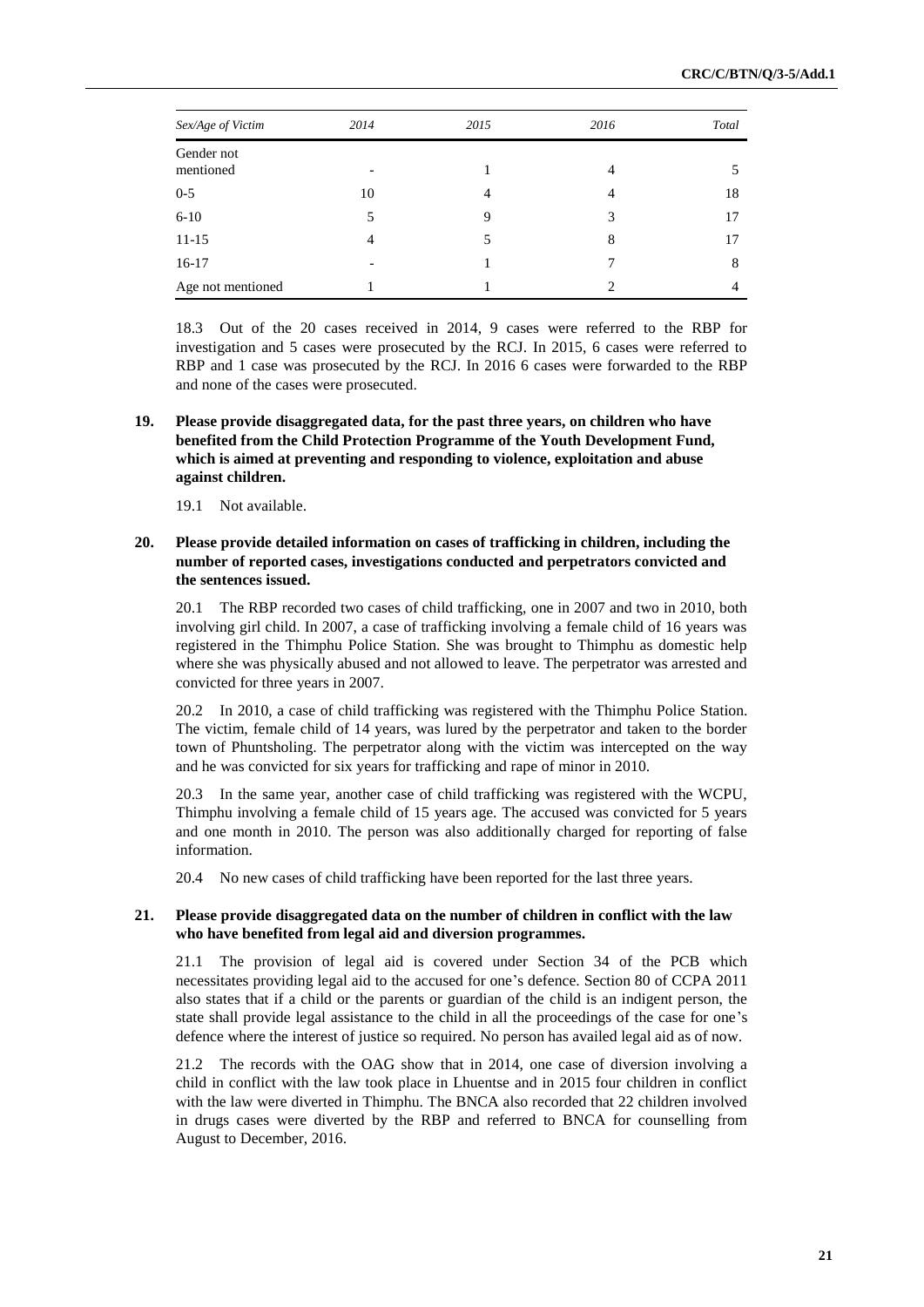#### **22. Please provide the Committee with an update of any data in the report that may have been outdated by more recent data collected or other new developments.**

22.1 The following are some of the studies and assessment carried out by different sectors:

• AHB 201

http://www.health.gov.bt/wp-content/uploads/ftps/annual-healthbulletins/Annual%20Health%20Bulletin-2016.pdf

• AES 2016

http://www.education.gov.bt/documents/10180/12664/Annual+Education+Statistics+2 016.pdf/8dc6828d-4de3-4e57-bc8c-0f6e9930422e?version=1.0

Child Poverty study

http://www.nsb.gov.bt/publication/files/pub6ys3223xd.pdf

- Violence Against Children Study
- Health response to the Gender Base Violence

#### *Recent developments*

22.2 Maternity Leave: Upon the recommendation from the MoH and the NCWC, and with support from the Government, the RCSC has extended paid maternity leave for women working in the civil service to six months with additional flexible time thereafter. The new maternity benefits have been implemented with effect from 1st March, 2016. This change was introduced keeping in mind the National Policy on breastfeeding where exclusive breastfeeding for the first six months of life followed by continued breastfeeding until two years and beyond, has been recommended. Advocacy to replicate the RCSC's maternity benefit policy by informal and non-governmental sectors is ongoing. Also, in order to create an enabling environment and encourage working mothers to continue with optimal care and development for their children after six months, the RGoB has been establishing the workplace crèches.

22.3 Birth Defect Surveillance: The Disability Program under MoH is currently carrying out a Birth Defect Surveillance in the three Regional Referral Hospitals where the screening on newborns with birth defect is being done. The newborn detected with disability are thereafter treated /referred for treatment at Regional Referral Hospitals.

22.4 Paediatric Disability: With UNICEF support, the development of an integrated screening tool to screen children with disability is ongoing with C4CD/Integrated Management of Neonatal and Childhood Illnesses Program. The Rapid Neuro Development Assessment tools will assess the children with disability and refer them for management and rehabilitation program.

22.5 Introduction of New Vaccine: The Vaccine Preventable Disease Program, MoH has introduced the inactivated Polio Vaccine on 1st April, 2015 and the MMR Vaccine (Measles, MUMPs, and Rubella Vaccine) on 1st October, 2016 in order to reduce morbidity, disability and mortality from preventable diseases.

22.6 C4CD: C4CD is one of the strategies to stimulate the children's growth and the C4CD plus pilot project is carried out for four Dzongkhags namely (Haa, Tshirang, Zhemgang and Lhuntse). C4CD is implemented in all the BHU/CHU (s) through existing One Stop Child Health Services.

22.7 The Judiciary established five specialized benches at the Thimphu Dzongkhag Court on 21st December, 2016. One of the five specialized benches is expressly designated as Family and Child Bench. This Bench will be responsible for all family and child related cases including, matrimonial, child custody issues, child support, children in conflict with law and children in difficult circumstances. With the establishment of this Bench, The Judiciary strives to ensure swiftness and alacrity when handing child related issues- that these cases are tried quickly and taken seriously as well. This reform is also aimed at preventing children from being subjected to uncomfortable and abusive situations during